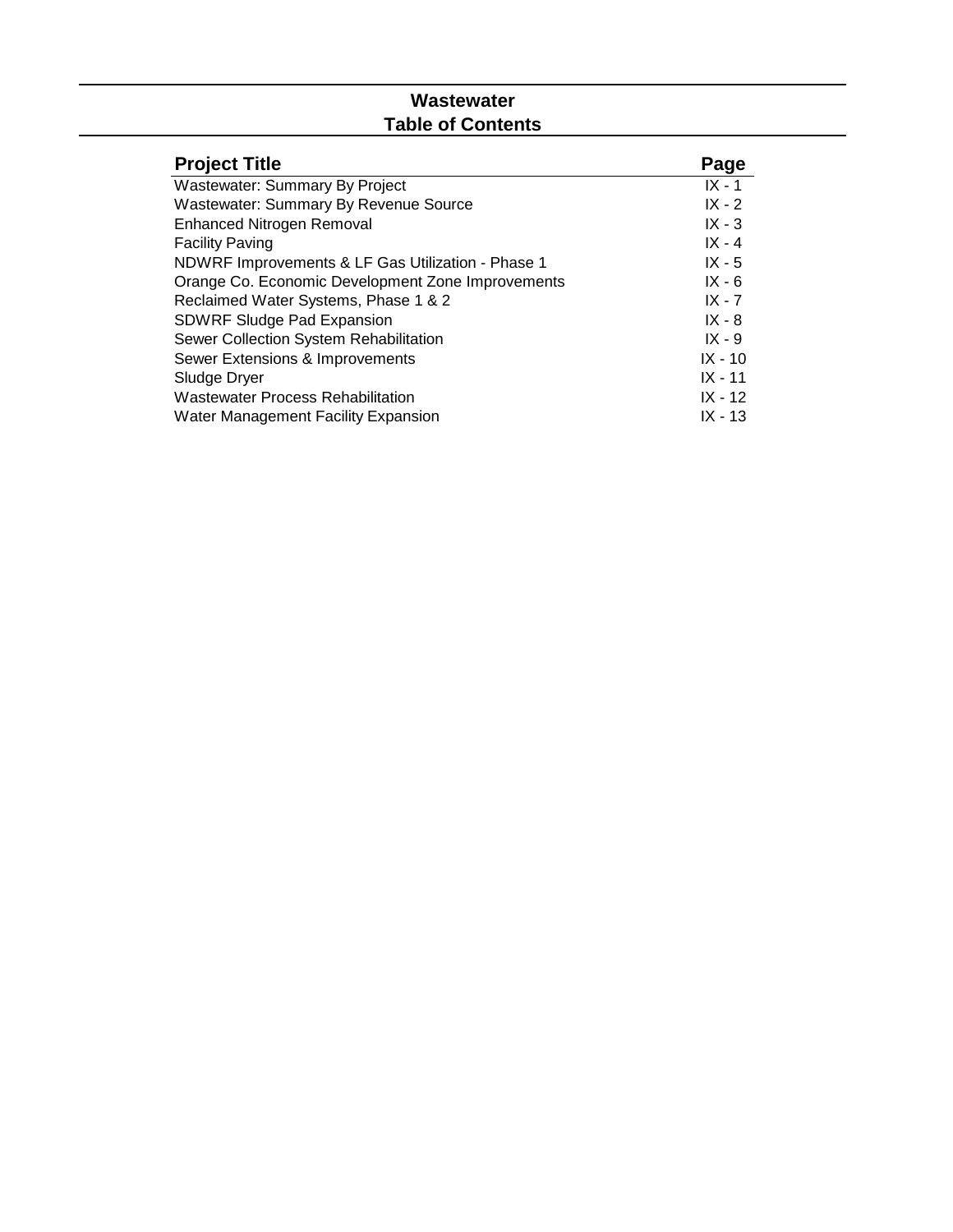| <b>Program Category: Wastewater</b>                                  |                   |             |              |                           |                  |            |             |                        |                      |  |  |
|----------------------------------------------------------------------|-------------------|-------------|--------------|---------------------------|------------------|------------|-------------|------------------------|----------------------|--|--|
|                                                                      |                   |             |              | <b>SUMMARY BY PROJECT</b> |                  |            |             |                        |                      |  |  |
| Category                                                             | <b>Prior Year</b> | FY 2012-13  | FY 2013-14   | FY 2014-15                | FY 2015-16       | FY 2016-17 | FY 2017-18  | <b>Future</b><br>Years | <b>Total Request</b> |  |  |
| Enhanced<br>Nitrogen<br>Removal                                      | 14,596,000        | 0           | 4,640,000    | 12,130,000                | 25,520,000       | $\pmb{0}$  | 0           | $\mathbf 0$            | 56,886,000           |  |  |
| <b>Facility Paving</b>                                               | 2,260,000         | 600,000     | 0            | $\mathbf 0$               | 0                | 0          | 0           | $\mathbf 0$            | 2,860,000            |  |  |
| <b>NDWRF</b><br>Improvements<br>& LF Gas<br>Utilization -<br>Phase 1 | 9,874,973         | $\mathbf 0$ | $\mathsf 0$  | $\mathbf 0$               | 0                | 0          | 0           | $\mathbf 0$            | 9,874,973            |  |  |
| Orange Co.<br>Economic<br>Development<br>Zone<br>Improvements        | $\mathbf 0$       | 700,000     | 6,500,000    | 4,000,000                 | $\mathbf 0$      | 0          | $\mathbf 0$ | 0                      | 11,200,000           |  |  |
| Reclaimed<br>Water<br>Systems,<br>Phases 1 & 2                       | 1,631,000         | $\mathbf 0$ | 525,000      | 525,000                   | 525,000          | 525,000    | $\mathbf 0$ | $\mathbf 0$            | 3,731,000            |  |  |
| <b>SDWRF</b><br>Sludge Pad<br>Expansion                              | 3,588,000         | $\mathbf 0$ | 0            | $\mathbf 0$               | 0                | 0          | $\mathbf 0$ | $\mathbf 0$            | 3,588,000            |  |  |
| Sewer<br>Collection<br>System<br>Rehabilitation                      | 38,343,749        | 7,500,000   | 10,000,000   | 8,000,000                 | 8,000,000        | 8,000,000  | 8,000,000   | 16,000,000             | 103,843,749          |  |  |
| Sewer<br>Extensions &<br>Improvements                                | 9,331,732         | 1,500,000   | 1,500,000    | 1,500,000                 | 1,750,000        | 1,750,000  | 1,750,000   | 3,500,000              | 22,581,732           |  |  |
| Sludge Dryer                                                         | 0                 | $\mathbf 0$ | $\mathbb{C}$ | 0                         | $\boldsymbol{0}$ | 0          | $\mathbf 0$ | $\pmb{0}$              | $\mathbf 0$          |  |  |
| Wastewater<br>Process<br>Rehabilitation                              | 22,035,000        | 6,500,000   | 28,239,000   | 20,133,000                | 8,141,000        | 14,499,000 | 13,139,000  | 13,320,000             | 126,006,000          |  |  |
| Water<br>Management<br>Facility<br>Expansion                         | 2,800,000         | 5,000,000   | 6,000,000    | $\pmb{0}$                 | $\boldsymbol{0}$ | 0          | $\mathbf 0$ | $\mathbf 0$            | 13,800,000           |  |  |

#### **\$104,460,454 \$21,800,000 \$57,404,000 \$46,288,000 \$43,936,000 \$24,774,000 \$22,889,000 \$32,820,000 \$354,371,454**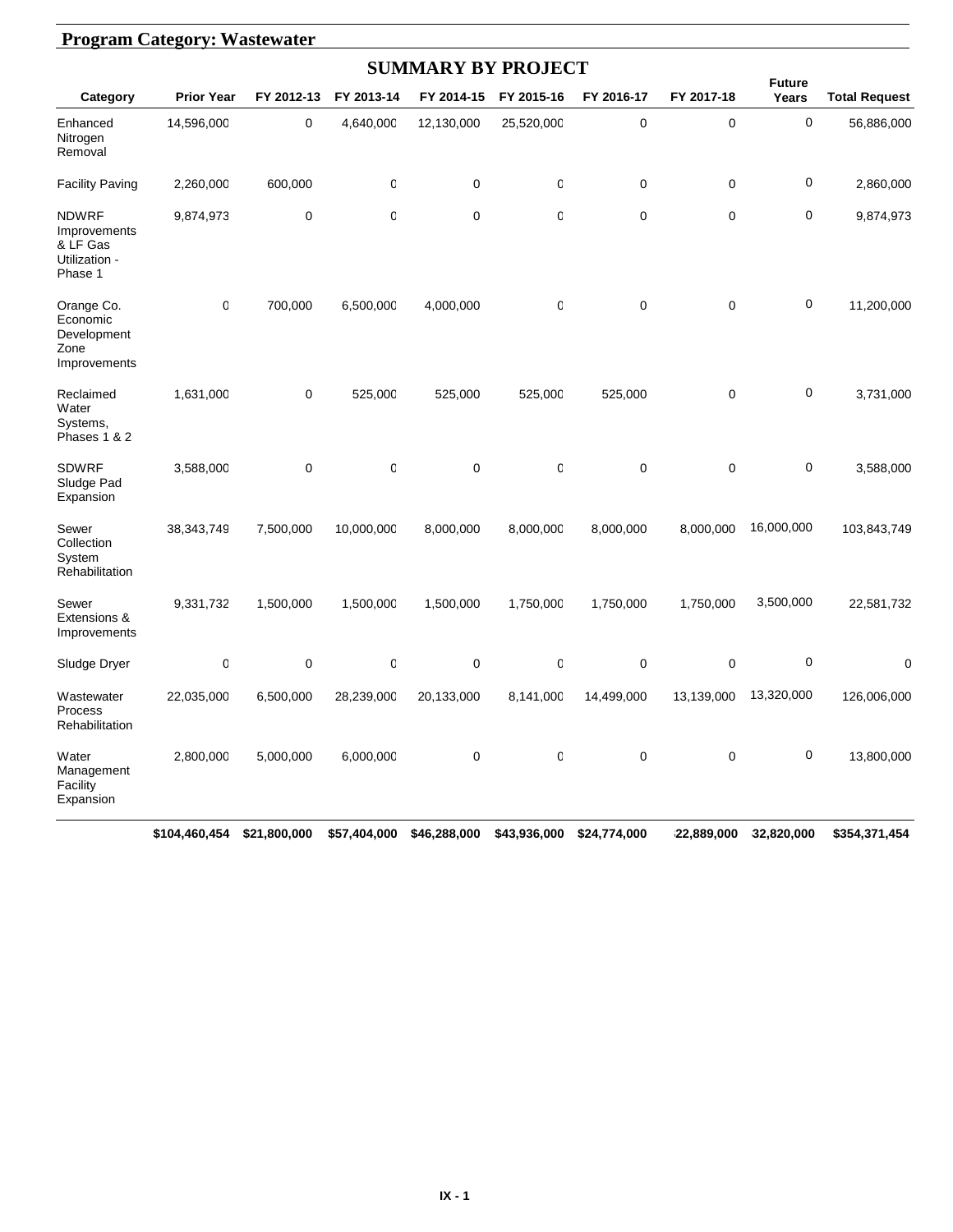#### **SUMMARY BY REVENUE SOURCE**

| Category                 | <b>Prior Year</b> | FY 2012-13 | FY 2013-14 | FY 2014-15 | FY 2015-16 | FY 2016-17 | FY 2017-18 | <b>Future</b><br>Years | <b>Total Funds</b> |
|--------------------------|-------------------|------------|------------|------------|------------|------------|------------|------------------------|--------------------|
| Unidentified             |                   |            |            |            |            |            |            |                        |                    |
| Rev Unauthorized         | 49,968,724        | 14,500,000 | 52,404,000 | 43,288,000 | 41,186,000 | 22,024,000 | 20,139,000 | 27,320,000             | 270,829,724        |
| Rev Authorized           | 2,369,501         |            |            |            |            |            |            |                        | 2,369,501          |
| Pay-As-You-Go            | 31,276,359        | 7.300.000  | 5,000,000  | 3.000.000  | 2,750,000  | 2,750,000  | 2,750,000  | 5,500,000              | 60,326,359         |
| Other                    | 4,512,237         | $\Omega$   |            |            |            |            |            |                        | 4,512,237          |
| Intergovernmental        | 2,533,633         |            |            |            |            |            |            |                        | 2,533,633          |
| <b>Installment Sales</b> |                   |            |            |            |            |            |            |                        |                    |
| Impact Fees              |                   |            |            |            |            |            |            |                        |                    |
| <b>GOB Unauthorized</b>  |                   |            |            |            |            |            |            |                        |                    |
| <b>GOB Authorized</b>    | 13.800.000        |            | 0          |            |            |            |            | 0                      | 13,800,000         |

**\$104,460,454 \$21,800,000 \$57,404,000 \$46,288,000 \$43,936,000 \$24,774,000 \$22,889,000 \$32,820,000 \$354,371,454**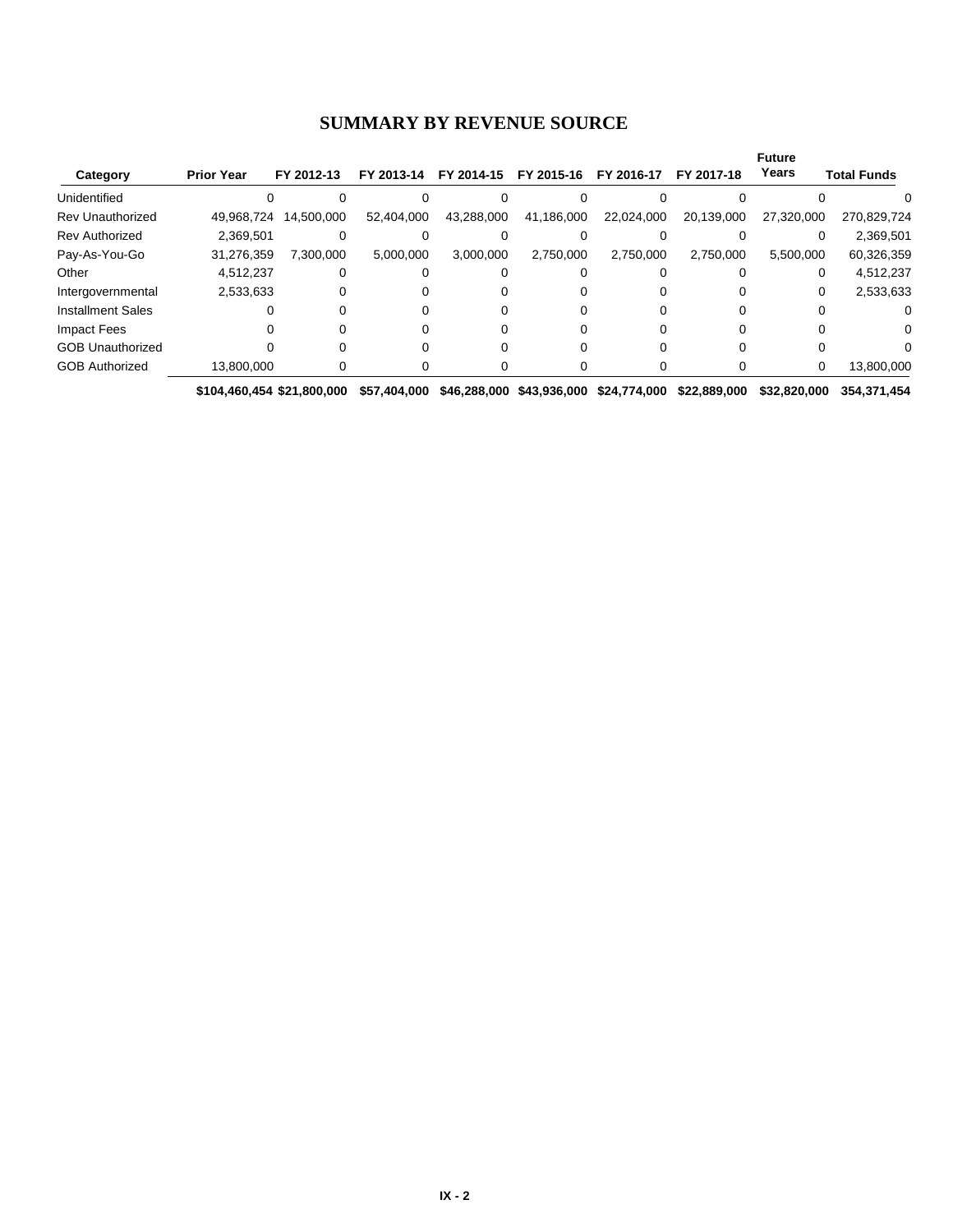| Service Area                |                                                                                                                                                                                                                                                                                                                                                                                                                                                                     |          | Department<br>Division/Program: |                                       |                         |     |                                        | District: |                        |              |
|-----------------------------|---------------------------------------------------------------------------------------------------------------------------------------------------------------------------------------------------------------------------------------------------------------------------------------------------------------------------------------------------------------------------------------------------------------------------------------------------------------------|----------|---------------------------------|---------------------------------------|-------------------------|-----|----------------------------------------|-----------|------------------------|--------------|
| Wastewater                  |                                                                                                                                                                                                                                                                                                                                                                                                                                                                     |          |                                 | Water Management                      |                         |     |                                        |           | 3                      |              |
| <b>Project Title</b>        |                                                                                                                                                                                                                                                                                                                                                                                                                                                                     |          | <b>Pin Number</b>               |                                       |                         |     | <b>Master Plan</b>                     |           |                        |              |
| Enhanced Nitrogen Removal   |                                                                                                                                                                                                                                                                                                                                                                                                                                                                     |          | 0708-04-63-3956                 |                                       |                         |     | Water and Sewer Utility Strategic Plan |           |                        |              |
|                             |                                                                                                                                                                                                                                                                                                                                                                                                                                                                     |          |                                 |                                       |                         |     |                                        |           |                        |              |
| <b>Project Description</b>  |                                                                                                                                                                                                                                                                                                                                                                                                                                                                     |          |                                 |                                       |                         |     |                                        |           |                        |              |
|                             | This project will provide equipment and structures at the South and North<br>Durham Water Reclamation Facilities to meet new requirements for<br>wastewater discharge. Large construction items include a new 145' diameter<br>clarifier at North Durham, replacing a clarifier at South Durham and new<br>denitrification filters at South Durham. Installation of process equipment to<br>remove phosphorous from dewatering sludge side stream is also included. |          |                                 |                                       |                         |     |                                        |           |                        |              |
|                             |                                                                                                                                                                                                                                                                                                                                                                                                                                                                     |          |                                 |                                       |                         |     |                                        |           |                        |              |
| <b>PROJECT STATUS -</b>     |                                                                                                                                                                                                                                                                                                                                                                                                                                                                     | May 2012 |                                 |                                       | <b>PROJECTED DATES:</b> |     |                                        |           | <b>TYPE REQUEST</b>    |              |
|                             | <b>Total Expenditures</b>                                                                                                                                                                                                                                                                                                                                                                                                                                           |          | \$1,980,530                     |                                       | Beginning               |     | 07/10                                  |           | Revision               |              |
|                             |                                                                                                                                                                                                                                                                                                                                                                                                                                                                     |          |                                 |                                       | Completion              |     | 07/19                                  |           |                        |              |
| <i><b>Appropriation</b></i> | <b>Prior Year</b>                                                                                                                                                                                                                                                                                                                                                                                                                                                   | 2012-13  | 2013-14                         | 2014-15                               | 2015-16                 |     | 2016-17                                | 2017-18   | <b>Future</b><br>Years | <b>TOTAL</b> |
| Planning/Design             | \$2,000,000                                                                                                                                                                                                                                                                                                                                                                                                                                                         | \$0      | \$0                             | \$0                                   |                         | \$0 | \$0                                    | \$0       | \$0                    | \$2,000,000  |
| Land                        | \$0                                                                                                                                                                                                                                                                                                                                                                                                                                                                 | \$0      | \$0                             | \$0                                   |                         | \$0 | \$0                                    | \$0       | \$0                    | \$0          |
| Construction                | 11,160,000                                                                                                                                                                                                                                                                                                                                                                                                                                                          | \$0      | \$4,640,000                     | 12,130,000                            | 25,520,000              |     | \$0                                    | \$0       | \$0                    | 53,450,000   |
| Equip/Furnishings           | \$0                                                                                                                                                                                                                                                                                                                                                                                                                                                                 | \$0      | \$0                             | \$0                                   |                         | \$0 | \$0                                    | \$0       | \$0                    | \$0          |
| Contingency                 | \$1,436,000                                                                                                                                                                                                                                                                                                                                                                                                                                                         | \$0      | \$0                             | \$0                                   |                         | \$0 | \$0                                    | \$0       | \$0                    | \$1,436,000  |
| <b>Total</b>                | \$14,596,000                                                                                                                                                                                                                                                                                                                                                                                                                                                        | \$0      |                                 | \$4,640,000 \$12,130,000 \$25,520,000 |                         |     | \$0                                    | \$0       | \$0                    | \$56,886,000 |
| Revenue                     | <b>Prior Year</b>                                                                                                                                                                                                                                                                                                                                                                                                                                                   | 2012-13  | 2013-14                         | 2014-15                               | 2015-16                 |     | 2016-17                                | 2017-18   | <b>Future</b><br>Years | <b>TOTAL</b> |
| Pay-As-You-Go               | \$0                                                                                                                                                                                                                                                                                                                                                                                                                                                                 | \$0      | \$0                             | \$0                                   |                         | \$0 | \$0                                    | \$0       | \$0                    | \$0          |
| <b>GOB Authorized</b>       | \$0                                                                                                                                                                                                                                                                                                                                                                                                                                                                 | \$0      | \$0                             | \$0                                   |                         | \$0 | \$0                                    | \$0       | \$0                    | \$0          |
| GOB Unauthorized            | \$0                                                                                                                                                                                                                                                                                                                                                                                                                                                                 | \$0      | \$0                             | \$0                                   |                         | \$0 | \$0                                    | \$0       | \$0                    | \$0          |
| Rev Authorized              | \$0                                                                                                                                                                                                                                                                                                                                                                                                                                                                 | \$0      | \$0                             | \$0                                   |                         | \$0 | \$0                                    | \$0       | \$0                    | \$0          |
| Rev Unauthorized            | 14,596,000                                                                                                                                                                                                                                                                                                                                                                                                                                                          | \$0      | \$4,640,000                     | 12,130,000                            | 25,520,000              |     | \$0                                    | \$0       | \$0                    | 56,886,000   |
| <b>Installment Sales</b>    | \$0                                                                                                                                                                                                                                                                                                                                                                                                                                                                 | \$0      | \$0                             | \$0                                   |                         | \$0 | \$0                                    | \$0       | \$0                    | \$0          |
| <b>Impact Fees</b>          | \$0                                                                                                                                                                                                                                                                                                                                                                                                                                                                 | \$0      | \$0                             | \$0                                   |                         | \$0 | \$0                                    | \$0       | \$0                    | \$0          |
| Intergovernmental           | \$0                                                                                                                                                                                                                                                                                                                                                                                                                                                                 | \$0      | \$0                             | \$0                                   |                         | \$0 | \$0                                    | \$0       | \$0                    | \$0          |
| Other                       | \$0                                                                                                                                                                                                                                                                                                                                                                                                                                                                 | \$0      | \$0                             | \$0                                   |                         | \$0 | \$0                                    | \$0       | \$0                    | \$0          |
| Unidentified                | \$0                                                                                                                                                                                                                                                                                                                                                                                                                                                                 | \$0      | \$0                             | \$0                                   |                         | \$0 | \$0                                    | \$0       | \$0                    | \$0          |
| <b>Total</b>                | \$14,596,000                                                                                                                                                                                                                                                                                                                                                                                                                                                        | \$0      |                                 | \$4,640,000 \$12,130,000 \$25,520,000 |                         |     | \$0                                    | \$0       | \$0                    | \$56,886,000 |
| <b>Operating</b>            | <b>Prior Year</b>                                                                                                                                                                                                                                                                                                                                                                                                                                                   | 2012-13  | 2013-14                         | 2014-15                               | 2015-16                 |     | 2016-17                                | 2017-18   | <b>Future</b><br>Years | <b>TOTAL</b> |
| Capital Outlay              | \$0                                                                                                                                                                                                                                                                                                                                                                                                                                                                 | \$0      | \$0                             | \$0                                   |                         | \$0 | \$0                                    | \$0       | \$0                    | \$0          |
| Maint/Operations            | \$0                                                                                                                                                                                                                                                                                                                                                                                                                                                                 | \$0      | \$0                             | \$0                                   |                         | \$0 | \$0                                    | \$0       | \$0                    | \$0          |
| Personnel                   | \$0                                                                                                                                                                                                                                                                                                                                                                                                                                                                 | \$0      | \$0                             | \$0                                   |                         | \$0 | \$0                                    | \$0       | \$0                    | \$0          |
| <b>Total</b>                | \$0                                                                                                                                                                                                                                                                                                                                                                                                                                                                 | \$0      | \$0                             | \$0                                   |                         | \$0 | \$0                                    | \$0       | \$0                    | \$0          |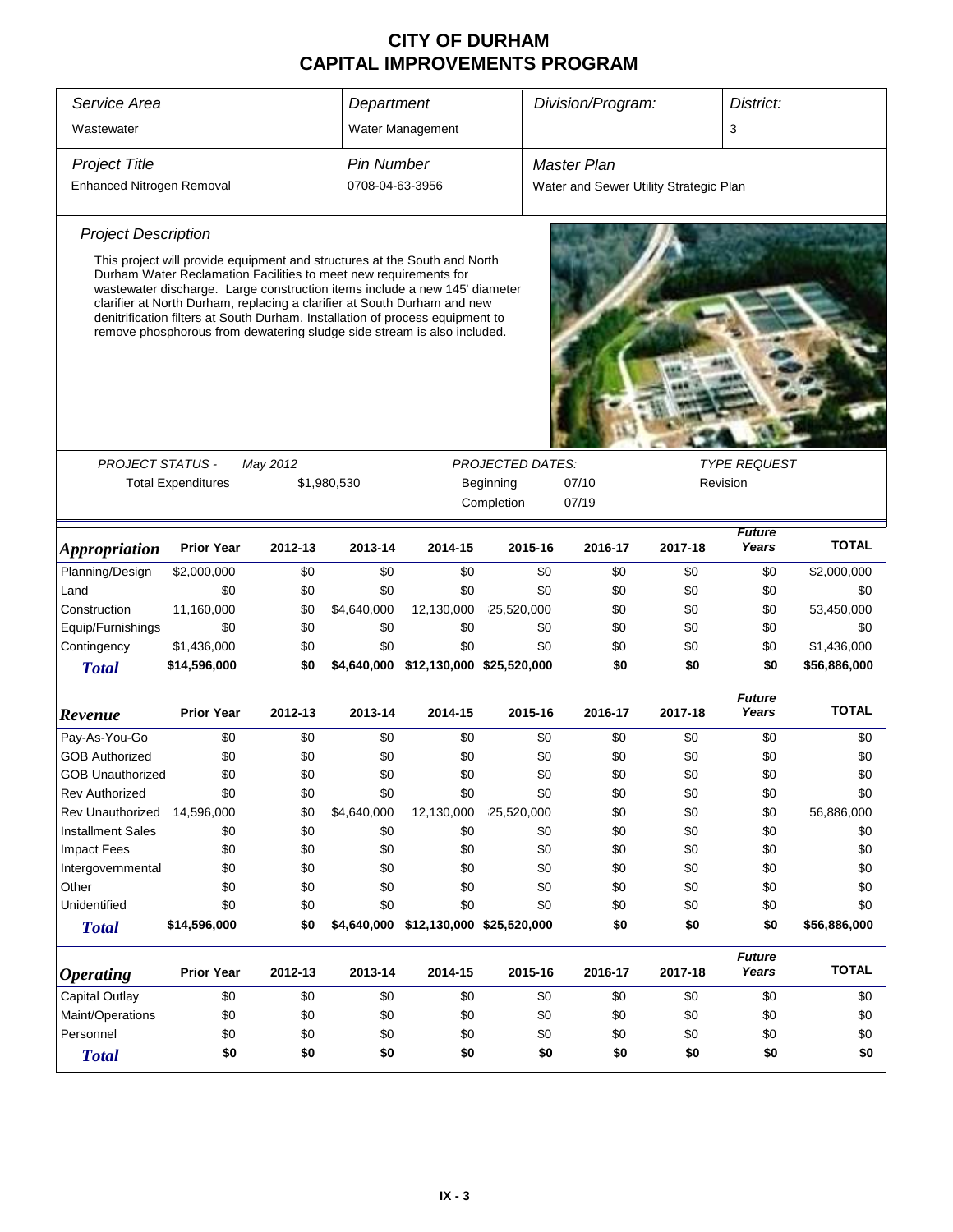| Service Area<br>Wastewater                     |                           |                                                                                                                                                                                                        | Department<br>Water Management |            |                                       | Division/Program:<br><b>Utility Engineering</b>              |            |                                     |              |  |
|------------------------------------------------|---------------------------|--------------------------------------------------------------------------------------------------------------------------------------------------------------------------------------------------------|--------------------------------|------------|---------------------------------------|--------------------------------------------------------------|------------|-------------------------------------|--------------|--|
| <b>Project Title</b><br><b>Facility Paving</b> |                           |                                                                                                                                                                                                        | <b>Pin Number</b>              |            |                                       | <b>Master Plan</b><br>Water and Sewer Utility Strategic Plan |            |                                     |              |  |
| <b>Project Description</b>                     |                           |                                                                                                                                                                                                        |                                |            |                                       |                                                              |            |                                     |              |  |
|                                                |                           | The pavement at all the facilities operated by Water Management are in<br>various levels of disrepair and need resurfacing or replacement. Addressing<br>pavement needs now will control future costs. |                                |            |                                       |                                                              |            |                                     |              |  |
|                                                |                           |                                                                                                                                                                                                        |                                |            |                                       |                                                              |            |                                     |              |  |
| <b>PROJECT STATUS -</b>                        | <b>Total Expenditures</b> | May 2012<br>\$793,879                                                                                                                                                                                  |                                | Beginning  | <b>PROJECTED DATES:</b><br>Completion | 07/09<br>06/13                                               |            | <b>TYPE REQUEST</b><br>Continuation |              |  |
| <b>Appropriation</b>                           | <b>Prior Year</b>         | 2012-13                                                                                                                                                                                                | 2013-14                        | 2014-15    | 2015-16                               | 2016-17                                                      | 2017-18    | <b>Future</b><br>Years              | <b>TOTAL</b> |  |
| Construction                                   | \$2,260,000               | \$600,000                                                                                                                                                                                              | \$0                            | \$0        | \$0                                   | \$0                                                          | \$0        | \$0                                 | \$2,860,000  |  |
| <b>Total</b>                                   | \$2,260,000               | \$600,000                                                                                                                                                                                              | \$0                            | \$0        | \$0                                   | \$0                                                          | \$0        | \$0                                 | \$2,860,000  |  |
| Revenue                                        | <b>Prior Year</b>         | 2012-13                                                                                                                                                                                                | 2013-14                        | 2014-15    | 2015-16                               | 2016-17                                                      | 2017-18    | <b>Future</b><br>Years              | <b>TOTAL</b> |  |
| Pay-As-You-Go                                  | \$1,490,000               | \$600,000                                                                                                                                                                                              | \$0                            | \$0        | \$0                                   | \$0                                                          | \$0        | \$0                                 | \$2,090,000  |  |
| <b>GOB Authorized</b>                          | \$0                       | \$0                                                                                                                                                                                                    | \$0                            | \$0        | \$0                                   | \$0                                                          | \$0        | \$0                                 | \$0          |  |
| <b>GOB Unauthorized</b>                        | \$0                       | \$0                                                                                                                                                                                                    | \$0                            | \$0        | \$0                                   | \$0                                                          | \$0        | \$0                                 | \$0          |  |
| <b>Rev Authorized</b>                          | \$0                       | \$0                                                                                                                                                                                                    | \$0                            | \$0        | \$0                                   | \$0                                                          | \$0        | \$0                                 | \$0          |  |
| <b>Rev Unauthorized</b>                        | \$770,000                 | \$0                                                                                                                                                                                                    | \$0                            | \$0        | \$0                                   | \$0                                                          | \$0        | \$0                                 | \$770,000    |  |
| <b>Installment Sales</b>                       | \$0                       | \$0                                                                                                                                                                                                    | \$0                            | \$0        | \$0                                   | \$0                                                          | \$0        | \$0                                 | \$0          |  |
| <b>Impact Fees</b>                             | \$0                       | \$0                                                                                                                                                                                                    | \$0                            | \$0        | \$0                                   | \$0                                                          | \$0        | \$0                                 | \$0          |  |
| Intergovernmental                              | \$0                       | \$0                                                                                                                                                                                                    | \$0                            | \$0        | \$0                                   | \$0                                                          | \$0        | \$0                                 | \$0          |  |
| Other<br>Unidentified                          | \$0<br>\$0                | \$0<br>\$0                                                                                                                                                                                             | \$0<br>\$0                     | \$0<br>\$0 | \$0<br>\$0                            | \$0<br>\$0                                                   | \$0<br>\$0 | \$0<br>\$0                          | \$0<br>\$0   |  |
| <b>Total</b>                                   | \$2,260,000               | \$600,000                                                                                                                                                                                              | \$0                            | \$0        | \$0                                   | \$0                                                          | \$0        | \$0                                 | \$2,860,000  |  |
| <i><b>Operating</b></i>                        | <b>Prior Year</b>         | 2012-13                                                                                                                                                                                                | 2013-14                        | 2014-15    | 2015-16                               | 2016-17                                                      | 2017-18    | <b>Future</b><br>Years              | <b>TOTAL</b> |  |
| Capital Outlay                                 | \$0                       | \$0                                                                                                                                                                                                    | \$0                            | \$0        | \$0                                   | \$0                                                          | \$0        | \$0                                 | \$0          |  |
| Maint/Operations                               | \$0                       | \$0                                                                                                                                                                                                    | \$0                            | \$0        | \$0                                   | \$0                                                          | \$0        | \$0                                 | \$0          |  |
| Personnel                                      | \$0                       | \$0                                                                                                                                                                                                    | \$0                            | \$0        | \$0                                   | \$0                                                          | \$0        | \$0                                 | \$0          |  |
| <b>Total</b>                                   | \$0                       | \$0<br>\$0<br>\$0<br>\$0<br>\$0<br>\$0<br>\$0<br>\$0                                                                                                                                                   |                                |            |                                       |                                                              |            |                                     |              |  |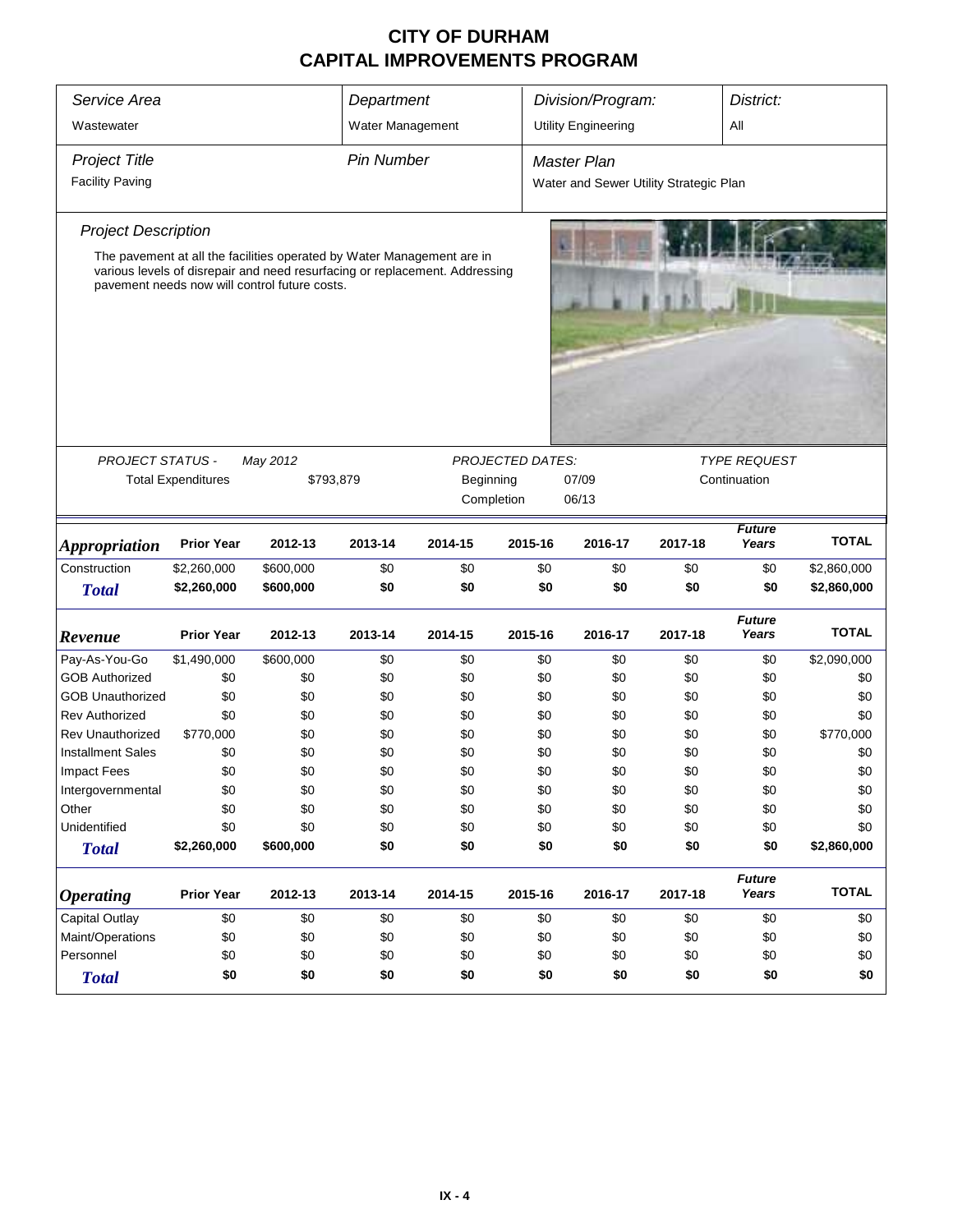| Service Area                                                                                                                                                                                                                                                                                                              |                                                                |         | Department        |            |         | Division/Program:                      |         | District:              |              |  |
|---------------------------------------------------------------------------------------------------------------------------------------------------------------------------------------------------------------------------------------------------------------------------------------------------------------------------|----------------------------------------------------------------|---------|-------------------|------------|---------|----------------------------------------|---------|------------------------|--------------|--|
| Wastewater                                                                                                                                                                                                                                                                                                                |                                                                |         | Water Management  |            |         | Administration                         |         | $\overline{2}$         |              |  |
| <b>Project Title</b>                                                                                                                                                                                                                                                                                                      |                                                                |         | <b>Pin Number</b> |            |         | <b>Master Plan</b>                     |         |                        |              |  |
| NDWRF Improvements & LF Gas<br>Utilization - Phase 1                                                                                                                                                                                                                                                                      |                                                                |         | 0842-01-18-1935   |            |         | Water and Sewer Utility Strategic Plan |         |                        |              |  |
| <b>Project Description</b>                                                                                                                                                                                                                                                                                                |                                                                |         |                   |            |         |                                        |         |                        |              |  |
| This project includes replacement of an existing 50,000 cubic feet gas holder,<br>additional process tankage and piping, and new roofs for existing buildings<br>with other rehab improvements. It also includes landfill gas utilization<br>equipment.<br><b>PROJECT STATUS -</b><br>May 2012<br><b>PROJECTED DATES:</b> |                                                                |         |                   |            |         |                                        |         |                        |              |  |
|                                                                                                                                                                                                                                                                                                                           |                                                                |         |                   |            |         |                                        |         | <b>TYPE REQUEST</b>    |              |  |
|                                                                                                                                                                                                                                                                                                                           | <b>Total Expenditures</b><br>\$9,614,838<br>Beginning<br>07/04 |         |                   |            |         |                                        |         | Continuation           |              |  |
|                                                                                                                                                                                                                                                                                                                           |                                                                |         |                   | Completion |         | 07/12                                  |         |                        |              |  |
| <b>Appropriation</b>                                                                                                                                                                                                                                                                                                      | <b>Prior Year</b>                                              | 2012-13 | 2013-14           | 2014-15    | 2015-16 | 2016-17                                | 2017-18 | <b>Future</b><br>Years | <b>TOTAL</b> |  |
| Planning/Design                                                                                                                                                                                                                                                                                                           | \$2,601,640                                                    | \$0     | \$0               | \$0        | \$0     | \$0                                    | \$0     | \$0                    | \$2,601,640  |  |
| Construction                                                                                                                                                                                                                                                                                                              | \$5,763,333                                                    | \$0     | \$0               | \$0        | \$0     | \$0                                    | \$0     | \$0                    | \$5,763,333  |  |
| Equip/Furnishings                                                                                                                                                                                                                                                                                                         | \$200,000                                                      | \$0     | \$0               | \$0        | \$0     | \$0                                    | \$0     | \$0                    | \$200,000    |  |
| Contingency                                                                                                                                                                                                                                                                                                               | \$1,310,000                                                    | \$0     | \$0               | \$0        | \$0     | \$0                                    | \$0     | \$0                    | \$1,310,000  |  |
| <b>Total</b>                                                                                                                                                                                                                                                                                                              | \$9,874,973                                                    | \$0     | \$0               | \$0        | \$0     | \$0                                    | \$0     | \$0                    | \$9,874,973  |  |
| Revenue                                                                                                                                                                                                                                                                                                                   | <b>Prior Year</b>                                              | 2012-13 | 2013-14           | 2014-15    | 2015-16 | 2016-17                                | 2017-18 | <b>Future</b><br>Years | <b>TOTAL</b> |  |
| Pay-As-You-Go                                                                                                                                                                                                                                                                                                             | \$1,000,000                                                    | \$0     | \$0               | \$0        | \$0     | \$0                                    | \$0     | \$0                    | \$1,000,000  |  |
| <b>GOB Authorized</b>                                                                                                                                                                                                                                                                                                     | \$8,200,000                                                    | \$0     | \$0               | \$0        | \$0     | \$0                                    | \$0     | \$0                    | \$8,200,000  |  |
| <b>GOB Unauthorized</b>                                                                                                                                                                                                                                                                                                   | \$0                                                            | \$0     | \$0               | \$0        | \$0     | \$0                                    | \$0     | \$0                    | \$0          |  |
| <b>Rev Authorized</b>                                                                                                                                                                                                                                                                                                     | \$0                                                            | \$0     | \$0               | \$0        | \$0     | \$0                                    | \$0     | \$0                    | \$0          |  |
| <b>Rev Unauthorized</b>                                                                                                                                                                                                                                                                                                   | \$0                                                            | \$0     | \$0               | \$0        | \$0     | \$0                                    | \$0     | \$0                    | \$0          |  |
| <b>Installment Sales</b>                                                                                                                                                                                                                                                                                                  | \$0                                                            | \$0     | \$0               | \$0        | \$0     | \$0                                    | \$0     | \$0                    | \$0          |  |
| <b>Impact Fees</b>                                                                                                                                                                                                                                                                                                        | \$0                                                            | \$0     | \$0               | \$0        | \$0     | \$0                                    | \$0     | \$0                    | \$0          |  |
| Intergovernmental                                                                                                                                                                                                                                                                                                         | \$674,973                                                      | \$0     | \$0               | \$0        | \$0     | \$0                                    | \$0     | \$0                    | \$674,973    |  |
| Other                                                                                                                                                                                                                                                                                                                     | \$0                                                            | \$0     | \$0               | \$0        | \$0     | \$0                                    | \$0     | \$0                    | \$0          |  |
| Unidentified                                                                                                                                                                                                                                                                                                              | \$0                                                            | \$0     | \$0               | \$0        | \$0     | \$0                                    | \$0     | \$0                    | \$0          |  |
| <b>Total</b>                                                                                                                                                                                                                                                                                                              | \$9,874,973                                                    | \$0     | \$0               | \$0        | \$0     | \$0                                    | \$0     | \$0                    | \$9,874,973  |  |
| <b>Operating</b>                                                                                                                                                                                                                                                                                                          | <b>Prior Year</b>                                              | 2012-13 | 2013-14           | 2014-15    | 2015-16 | 2016-17                                | 2017-18 | <b>Future</b><br>Years | <b>TOTAL</b> |  |
| Capital Outlay                                                                                                                                                                                                                                                                                                            | \$0                                                            | \$0     | \$0               | \$0        | \$0     | \$0                                    | \$0     | \$0                    | \$0          |  |
| Maint/Operations                                                                                                                                                                                                                                                                                                          | \$0                                                            | \$0     | \$0               | \$0        | \$0     | \$0                                    | \$0     | \$0                    | \$0          |  |
| Personnel                                                                                                                                                                                                                                                                                                                 | \$0                                                            | \$0     | \$0               | \$0        | \$0     | \$0                                    | \$0     | \$0                    |              |  |
| <b>Total</b>                                                                                                                                                                                                                                                                                                              | \$0                                                            | \$0     | \$0               | \$0        | \$0     | \$0                                    | \$0     | \$0                    | \$0          |  |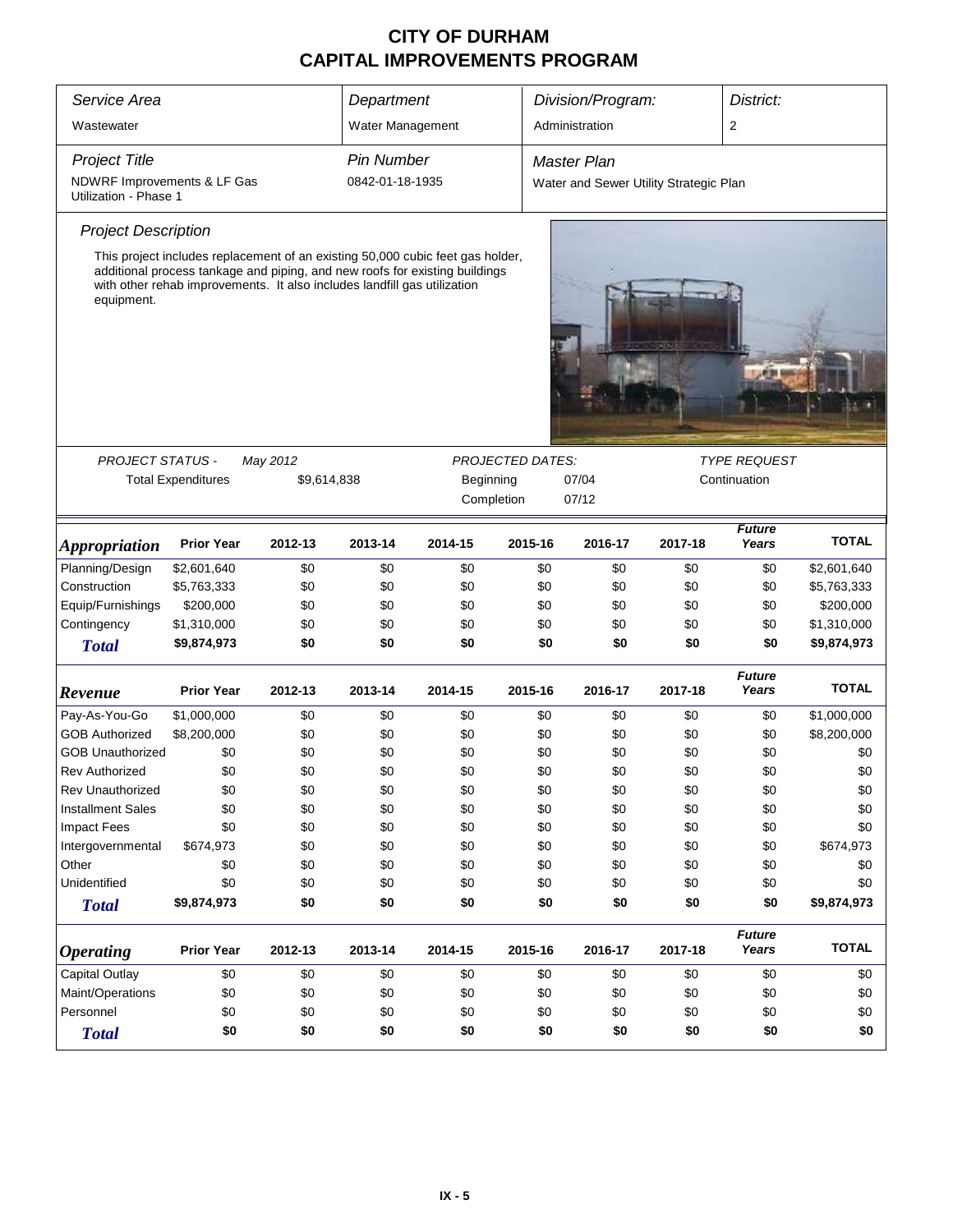| Service Area                                                                                                                                                                                    |                           |           | Department        |                  |                                                | Division/Program:<br>District: |                             |         |                        |              |
|-------------------------------------------------------------------------------------------------------------------------------------------------------------------------------------------------|---------------------------|-----------|-------------------|------------------|------------------------------------------------|--------------------------------|-----------------------------|---------|------------------------|--------------|
| Wastewater                                                                                                                                                                                      |                           |           |                   | Water Management |                                                | <b>Utility Engineering</b>     |                             |         | 2,3                    |              |
| <b>Project Title</b>                                                                                                                                                                            |                           |           | <b>Pin Number</b> |                  |                                                | <b>Master Plan</b>             |                             |         |                        |              |
| Orange Co. Economic Development<br>Zone Improvements                                                                                                                                            |                           |           |                   |                  |                                                |                                |                             |         |                        |              |
| <b>Project Description</b>                                                                                                                                                                      |                           |           |                   |                  |                                                |                                |                             |         |                        |              |
| This will entail master planning major water and sanitary sewer infrastructure<br>for the City's utility service area within Orange County, followed by design,<br>permitting and construction. |                           |           |                   |                  |                                                |                                | Picture<br><b>Available</b> |         |                        |              |
|                                                                                                                                                                                                 |                           |           |                   |                  |                                                |                                |                             |         |                        |              |
| <b>PROJECT STATUS -</b>                                                                                                                                                                         |                           | May 2012  |                   |                  | <b>PROJECTED DATES:</b><br><b>TYPE REQUEST</b> |                                |                             |         |                        |              |
|                                                                                                                                                                                                 | <b>Total Expenditures</b> |           | \$0               | Beginning        |                                                | 03/13<br><b>New</b>            |                             |         |                        |              |
|                                                                                                                                                                                                 |                           |           |                   |                  | Completion                                     | 12/15                          |                             |         |                        |              |
| <i><b>Appropriation</b></i>                                                                                                                                                                     | <b>Prior Year</b>         | 2012-13   | 2013-14           | 2014-15          | 2015-16                                        |                                | 2016-17                     | 2017-18 | <b>Future</b><br>Years | <b>TOTAL</b> |
| Planning/Design                                                                                                                                                                                 | \$0                       | \$700,000 | \$500,000         | \$0              |                                                | \$0                            | \$0                         | \$0     | \$0                    | \$1,200,000  |
| Land                                                                                                                                                                                            | \$0                       | \$0       | \$0               | \$0              |                                                | \$0                            | \$0                         | \$0     | \$0                    | \$0          |
| Construction                                                                                                                                                                                    | \$0                       | \$0       | \$6,000,000       | \$4,000,000      |                                                | \$0                            | \$0                         | \$0     | \$0                    | 10,000,000   |
| Equip/Furnishings                                                                                                                                                                               | \$0                       | \$0       | \$0               | \$0              |                                                | \$0                            | \$0                         | \$0     | \$0                    | \$0          |
| Contingency                                                                                                                                                                                     | \$0                       | \$0       | \$0               | \$0              |                                                | \$0                            | \$0                         | \$0     | \$0                    | \$0          |
| <b>Total</b>                                                                                                                                                                                    | \$0                       | \$700,000 | \$6,500,000       | \$4,000,000      |                                                | \$0                            | \$0                         | \$0     | \$0                    | \$11,200,000 |
| Revenue                                                                                                                                                                                         | <b>Prior Year</b>         | 2012-13   | 2013-14           | 2014-15          | 2015-16                                        |                                | 2016-17                     | 2017-18 | <b>Future</b><br>Years | <b>TOTAL</b> |
| Pay-As-You-Go                                                                                                                                                                                   | \$0                       | \$700,000 | \$500,000         | \$500,000        |                                                | \$0                            | \$0                         | \$0     | \$0                    | \$1,700,000  |
| <b>GOB Authorized</b>                                                                                                                                                                           | \$0                       | \$0       | \$0               | \$0              |                                                | \$0                            | \$0                         | \$0     | \$0                    | \$0          |
| <b>GOB Unauthorized</b>                                                                                                                                                                         | \$0                       | \$0       | \$0               | \$0              |                                                | \$0                            | \$0                         | \$0     | \$0                    | \$0          |
| <b>Rev Authorized</b>                                                                                                                                                                           | \$0                       | \$0       | \$0               | \$0              |                                                | \$0                            | \$0                         | \$0     | \$0                    | \$0          |
| <b>Rev Unauthorized</b>                                                                                                                                                                         | \$0                       | \$0       | \$6,000,000       | \$3,500,000      |                                                | \$0                            | \$0                         | \$0     | \$0                    | \$9,500,000  |
| <b>Installment Sales</b>                                                                                                                                                                        | \$0                       | \$0       | \$0               | \$0              |                                                | \$0                            | \$0                         | \$0     | \$0                    | \$0          |
| <b>Impact Fees</b>                                                                                                                                                                              | \$0                       | \$0       | \$0               | \$0              |                                                | \$0                            | \$0                         | \$0     | \$0                    | \$0          |
| Intergovernmental                                                                                                                                                                               | \$0                       | \$0       | \$0               | \$0              |                                                | \$0                            | \$0                         | \$0     | \$0                    | \$0          |
| Other                                                                                                                                                                                           | \$0                       | \$0       | \$0               | \$0              |                                                | \$0                            | \$0                         | \$0     | \$0                    | \$0          |
| Unidentified                                                                                                                                                                                    | \$0                       | \$0       | \$0               | \$0              |                                                | \$0                            | \$0                         | \$0     | \$0                    | \$0          |
| <b>Total</b>                                                                                                                                                                                    | \$0                       | \$700,000 | \$6,500,000       | \$4,000,000      |                                                | \$0                            | \$0                         | \$0     | \$0                    | \$11,200,000 |
| <i><b>Operating</b></i>                                                                                                                                                                         | <b>Prior Year</b>         | 2012-13   | 2013-14           | 2014-15          | 2015-16                                        |                                | 2016-17                     | 2017-18 | <b>Future</b><br>Years | <b>TOTAL</b> |
| <b>Capital Outlay</b>                                                                                                                                                                           | \$0                       | \$0       | \$0               | \$0              |                                                | \$0                            | \$0                         | \$0     | \$0                    | \$0          |
| Maint/Operations                                                                                                                                                                                | \$0                       | \$0       | \$0               | \$0              |                                                | \$0                            | \$0                         | \$0     | \$0                    | \$0          |
| Personnel                                                                                                                                                                                       | \$0                       | \$0       | \$0               | \$0              |                                                | \$0                            | \$0                         | \$0     | \$0                    | \$0          |
| <b>Total</b>                                                                                                                                                                                    | \$0                       | \$0       | \$0               | \$0              |                                                | \$0                            | \$0                         | \$0     | \$0                    | \$0          |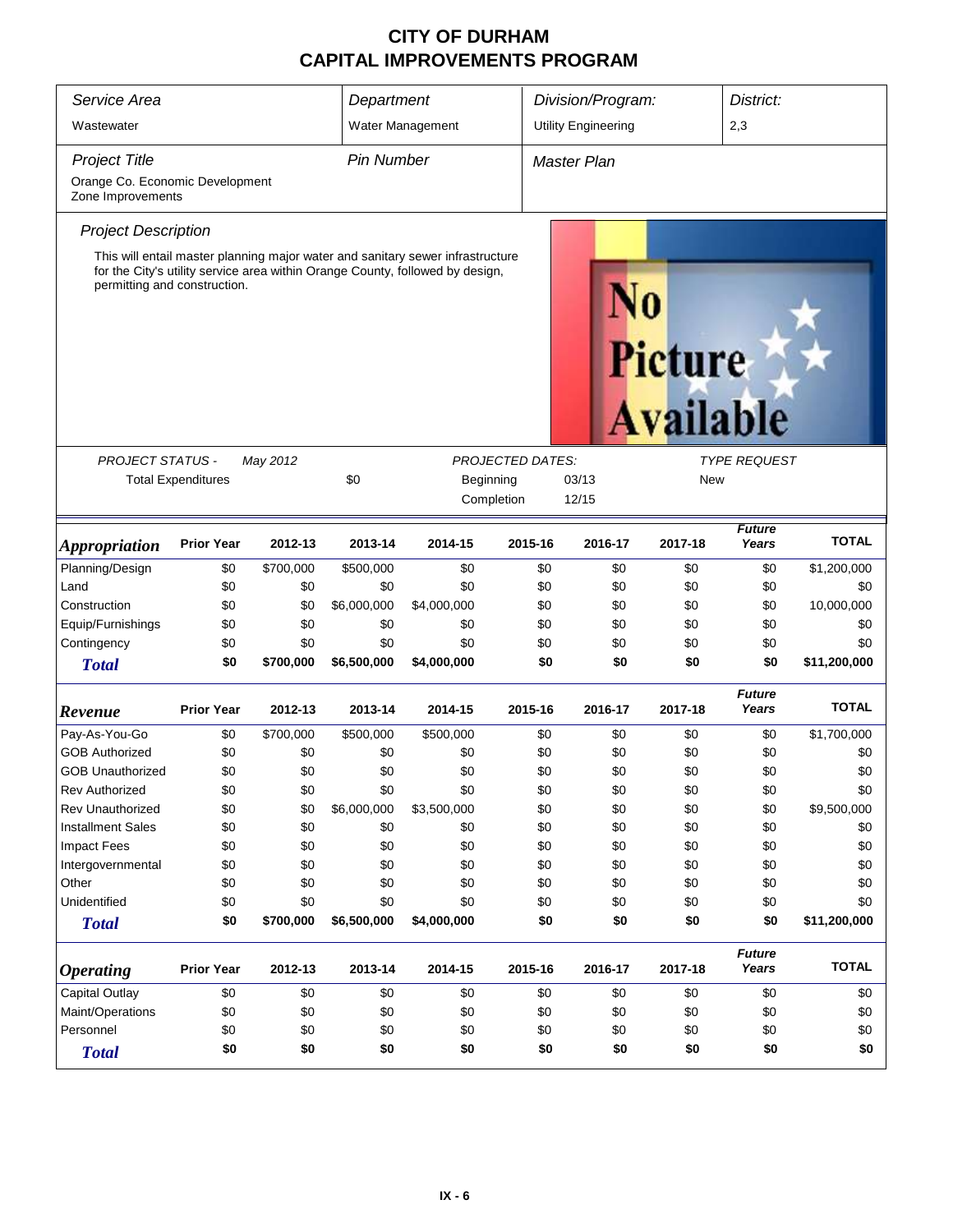| Service Area                          |                                                                                                                                                                                                                                                                                                                                                                                      |          | Department        |           |                         | Division/Program:                      |         | District:                           |              |
|---------------------------------------|--------------------------------------------------------------------------------------------------------------------------------------------------------------------------------------------------------------------------------------------------------------------------------------------------------------------------------------------------------------------------------------|----------|-------------------|-----------|-------------------------|----------------------------------------|---------|-------------------------------------|--------------|
| Wastewater                            |                                                                                                                                                                                                                                                                                                                                                                                      |          | Water Management  |           |                         | <b>Utility Engineering</b>             |         | 2                                   |              |
| <b>Project Title</b>                  |                                                                                                                                                                                                                                                                                                                                                                                      |          | <b>Pin Number</b> |           |                         | <b>Master Plan</b>                     |         |                                     |              |
| Reclaimed Water Systems, Phases 1 & 2 |                                                                                                                                                                                                                                                                                                                                                                                      |          | 0842-01-18-1935   |           |                         | Water and Sewer Utility Strategic Plan |         |                                     |              |
| <b>Project Description</b>            |                                                                                                                                                                                                                                                                                                                                                                                      |          |                   |           |                         |                                        |         |                                     |              |
|                                       | Funds have been approved for (Phase 1 which includes bulk tank distribution<br>facilities, a Reclaimed Water Master Plan, and construction of a reclaimed<br>water pumping station). Phase 2 consists of initial pipelines to distribute<br>reclaimed water to areas that can use reclaimed water to replace water<br>demand currently provided by the potable treated water system. |          |                   |           |                         |                                        |         |                                     |              |
|                                       |                                                                                                                                                                                                                                                                                                                                                                                      |          |                   |           |                         |                                        |         |                                     |              |
| <b>PROJECT STATUS -</b>               |                                                                                                                                                                                                                                                                                                                                                                                      | May 2012 |                   |           | <b>PROJECTED DATES:</b> |                                        |         | <b>TYPE REQUEST</b><br>Continuation |              |
|                                       | <b>Total Expenditures</b>                                                                                                                                                                                                                                                                                                                                                            |          | \$225,171         |           | Beginning               | 09/09                                  |         |                                     |              |
|                                       |                                                                                                                                                                                                                                                                                                                                                                                      |          |                   |           | Completion              | 07/18                                  |         |                                     |              |
| <i><b>Appropriation</b></i>           | <b>Prior Year</b>                                                                                                                                                                                                                                                                                                                                                                    | 2012-13  | 2013-14           | 2014-15   | 2015-16                 | 2016-17                                | 2017-18 | <b>Future</b><br>Years              | <b>TOTAL</b> |
| Planning/Design                       | \$366,000                                                                                                                                                                                                                                                                                                                                                                            | \$0      | \$105,000         | \$105,000 | \$105,000               | \$105,000                              | \$0     | \$0                                 | \$786,000    |
| Land                                  | \$0                                                                                                                                                                                                                                                                                                                                                                                  | \$0      | \$0               | \$0       | \$0                     | \$0                                    | \$0     | \$0                                 | \$0          |
| Construction                          | \$1,102,000                                                                                                                                                                                                                                                                                                                                                                          | \$0      | \$368,000         | \$368,000 | \$368,000               | \$368,000                              | \$0     | \$0                                 | \$2,574,000  |
| Equip/Furnishings                     | \$0                                                                                                                                                                                                                                                                                                                                                                                  | \$0      | \$0               | \$0       | \$0                     | \$0                                    | \$0     | \$0                                 | \$0          |
| Contingency                           | \$163,000                                                                                                                                                                                                                                                                                                                                                                            | \$0      | \$52,000          | \$52,000  | \$52,000                | \$52,000                               | \$0     | \$0                                 | \$371,000    |
| <b>Total</b>                          | \$1,631,000                                                                                                                                                                                                                                                                                                                                                                          | \$0      | \$525,000         | \$525,000 | \$525,000               | \$525,000                              | \$0     | \$0                                 | \$3,731,000  |
| Revenue                               | <b>Prior Year</b>                                                                                                                                                                                                                                                                                                                                                                    | 2012-13  | 2013-14           | 2014-15   | 2015-16                 | 2016-17                                | 2017-18 | <b>Future</b><br>Years              | <b>TOTAL</b> |
| Pay-As-You-Go                         | \$0                                                                                                                                                                                                                                                                                                                                                                                  | \$0      | \$0               | \$0       | \$0                     | \$0                                    | \$0     | \$0                                 | \$0          |
| <b>GOB Authorized</b>                 | \$0                                                                                                                                                                                                                                                                                                                                                                                  | \$0      | \$0               | \$0       | \$0                     | \$0                                    | \$0     | \$0                                 | \$0          |
| <b>GOB Unauthorized</b>               | \$0                                                                                                                                                                                                                                                                                                                                                                                  | \$0      | \$0               | \$0       | \$0                     | \$0                                    | \$0     | \$0                                 | \$0          |
| Rev Authorized                        | \$0                                                                                                                                                                                                                                                                                                                                                                                  | \$0      | \$0               | \$0       | \$0                     | \$0                                    | \$0     | \$0                                 | \$0          |
| Rev Unauthorized                      | \$1,631,000                                                                                                                                                                                                                                                                                                                                                                          | \$0      | \$525,000         | \$525,000 | \$525,000               | \$525,000                              | \$0     | \$0                                 | \$3,731,000  |
| <b>Installment Sales</b>              | \$0                                                                                                                                                                                                                                                                                                                                                                                  | \$0      | \$0               | \$0       | \$0                     | \$0                                    | \$0     | \$0                                 | \$0          |
| <b>Impact Fees</b>                    | \$0                                                                                                                                                                                                                                                                                                                                                                                  | \$0      | \$0               | \$0       | \$0                     | \$0                                    | \$0     | \$0                                 | \$0          |
| Intergovernmental                     | \$0                                                                                                                                                                                                                                                                                                                                                                                  | \$0      | \$0               | \$0       | \$0                     | \$0                                    | \$0     | \$0                                 | \$0          |
| Other                                 | \$0                                                                                                                                                                                                                                                                                                                                                                                  | \$0      | \$0               | \$0       | \$0                     | \$0                                    | \$0     | \$0                                 | \$0          |
| Unidentified                          | \$0                                                                                                                                                                                                                                                                                                                                                                                  | \$0      | \$0               | \$0       | \$0                     | \$0                                    | \$0     | \$0                                 | \$0          |
| <b>Total</b>                          | \$1,631,000                                                                                                                                                                                                                                                                                                                                                                          | \$0      | \$525,000         | \$525,000 | \$525,000               | \$525,000                              | \$0     | \$0                                 | \$3,731,000  |
| <b>Operating</b>                      | <b>Prior Year</b>                                                                                                                                                                                                                                                                                                                                                                    | 2012-13  | 2013-14           | 2014-15   | 2015-16                 | 2016-17                                | 2017-18 | <b>Future</b><br>Years              | <b>TOTAL</b> |
| Capital Outlay                        | \$0                                                                                                                                                                                                                                                                                                                                                                                  | \$0      | \$0               | \$0       | \$0                     | \$0                                    | \$0     | \$0                                 | \$0          |
| Maint/Operations                      | \$0                                                                                                                                                                                                                                                                                                                                                                                  | \$0      | \$0               | \$0       | \$0                     | \$0                                    | \$0     | \$0                                 | \$0          |
| Personnel                             | \$0                                                                                                                                                                                                                                                                                                                                                                                  | \$0      | \$0               | \$0       | \$0                     | \$0                                    | \$0     | \$0                                 | \$0          |
| <b>Total</b>                          | \$0                                                                                                                                                                                                                                                                                                                                                                                  | \$0      | \$0               | \$0       | \$0                     | \$0                                    | \$0     | \$0                                 | \$0          |
|                                       |                                                                                                                                                                                                                                                                                                                                                                                      |          |                   |           |                         |                                        |         |                                     |              |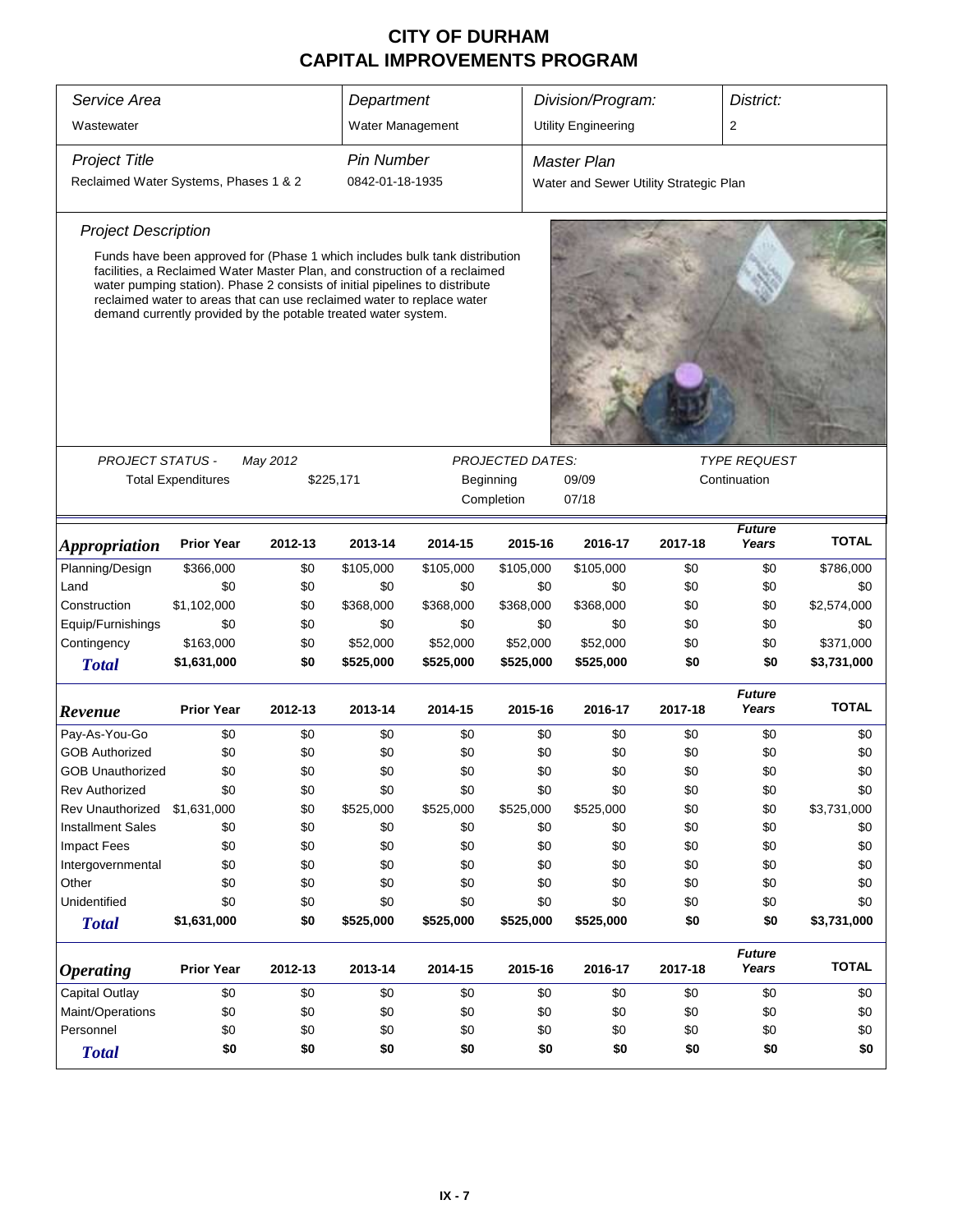| Service Area<br>Wastewater                         | Department<br>Water Management                                                                                                                              |          |                                      | Division/Program:                                                    |         | District:<br>3                                               |         |                                     |              |  |
|----------------------------------------------------|-------------------------------------------------------------------------------------------------------------------------------------------------------------|----------|--------------------------------------|----------------------------------------------------------------------|---------|--------------------------------------------------------------|---------|-------------------------------------|--------------|--|
| <b>Project Title</b><br>SDWRF Sludge Pad Expansion |                                                                                                                                                             |          | <b>Pin Number</b><br>0708-04-54-1692 |                                                                      |         | <b>Master Plan</b><br>Water and Sewer Utility Strategic Plan |         |                                     |              |  |
| <b>Project Description</b>                         |                                                                                                                                                             |          |                                      |                                                                      |         |                                                              |         |                                     |              |  |
|                                                    | This project will construct an addition to the existing biosolids storage pad with<br>a cover to properly handle increased de-watered biosolids quantities. |          |                                      |                                                                      |         |                                                              |         |                                     |              |  |
|                                                    |                                                                                                                                                             |          |                                      |                                                                      |         |                                                              |         |                                     |              |  |
|                                                    |                                                                                                                                                             |          |                                      |                                                                      |         |                                                              |         |                                     |              |  |
| <b>PROJECT STATUS -</b>                            | <b>Total Expenditures</b>                                                                                                                                   | May 2012 | \$0                                  | <b>PROJECTED DATES:</b><br>Beginning<br>03/11<br>Completion<br>07/13 |         |                                                              |         | <b>TYPE REQUEST</b><br>Continuation |              |  |
| <b>Appropriation</b>                               | <b>Prior Year</b>                                                                                                                                           | 2012-13  | 2013-14                              | 2014-15                                                              | 2015-16 | 2016-17                                                      | 2017-18 | <b>Future</b><br>Years              | <b>TOTAL</b> |  |
| Planning/Design                                    | \$485,000                                                                                                                                                   | \$0      | \$0                                  | \$0                                                                  | \$0     | \$0                                                          | \$0     | \$0                                 | \$485,000    |  |
| Land                                               | \$0                                                                                                                                                         | \$0      | \$0                                  | \$0                                                                  | \$0     | \$0                                                          | \$0     | \$0                                 | \$0          |  |
| Construction                                       | \$2,821,000                                                                                                                                                 | \$0      | \$0                                  | \$0                                                                  | \$0     | \$0                                                          | \$0     | \$0                                 | \$2,821,000  |  |
| Equip/Furnishings                                  | \$0                                                                                                                                                         | \$0      | \$0                                  | \$0                                                                  | \$0     | \$0                                                          | \$0     | \$0                                 | \$0          |  |
| Contingency                                        | \$282,000                                                                                                                                                   | \$0      | \$0                                  | \$0                                                                  | \$0     | \$0                                                          | \$0     | \$0                                 | \$282,000    |  |
| <b>Total</b>                                       | \$3,588,000                                                                                                                                                 | \$0      | \$0                                  | \$0                                                                  | \$0     | \$0                                                          | \$0     | \$0                                 | \$3,588,000  |  |
| Revenue                                            | <b>Prior Year</b>                                                                                                                                           | 2012-13  | 2013-14                              | 2014-15                                                              | 2015-16 | 2016-17                                                      | 2017-18 | <b>Future</b><br>Years              | <b>TOTAL</b> |  |
| Pay-As-You-Go                                      | \$0                                                                                                                                                         | \$0      | \$0                                  | \$0                                                                  | \$0     | \$0                                                          | \$0     | \$0                                 | \$0          |  |
| <b>GOB Authorized</b>                              | \$0                                                                                                                                                         | \$0      | \$0                                  | \$0                                                                  | \$0     | \$0                                                          | \$0     | \$0                                 | \$0          |  |
| <b>GOB Unauthorized</b>                            | \$0                                                                                                                                                         | \$0      | \$0                                  | \$0                                                                  | \$0     | \$0                                                          | \$0     | \$0                                 | \$0          |  |
| Rev Authorized                                     | \$0                                                                                                                                                         | \$0      | \$0                                  | \$0                                                                  | \$0     | \$0                                                          | \$0     | \$0                                 | \$0          |  |
| <b>Rev Unauthorized</b>                            | \$3,588,000                                                                                                                                                 | \$0      | \$0                                  | \$0                                                                  | \$0     | \$0                                                          | \$0     | \$0                                 | \$3,588,000  |  |
| <b>Installment Sales</b>                           | \$0                                                                                                                                                         | \$0      | \$0                                  | \$0                                                                  | \$0     | \$0                                                          | \$0     | \$0                                 | \$0          |  |
| <b>Impact Fees</b>                                 | \$0                                                                                                                                                         | \$0      | \$0                                  | \$0                                                                  | \$0     | \$0                                                          | \$0     | \$0                                 | \$0          |  |
| Intergovernmental                                  | \$0                                                                                                                                                         | \$0      | \$0                                  | \$0                                                                  | \$0     | \$0                                                          | \$0     | \$0                                 | \$0          |  |
| Other                                              | \$0                                                                                                                                                         | \$0      | \$0                                  | \$0                                                                  | \$0     | \$0                                                          | \$0     | \$0                                 | \$0          |  |
| Unidentified                                       | \$0                                                                                                                                                         | \$0      | \$0                                  | \$0                                                                  | \$0     | \$0                                                          | \$0     | \$0                                 | \$0          |  |
| <b>Total</b>                                       | \$3,588,000                                                                                                                                                 | \$0      | \$0                                  | \$0                                                                  | \$0     | \$0                                                          | \$0     | \$0                                 | \$3,588,000  |  |
| <b>Operating</b>                                   | <b>Prior Year</b>                                                                                                                                           | 2012-13  | 2013-14                              | 2014-15                                                              | 2015-16 | 2016-17                                                      | 2017-18 | <b>Future</b><br>Years              | <b>TOTAL</b> |  |
| <b>Capital Outlay</b>                              | \$0                                                                                                                                                         | \$0      | \$0                                  | \$0                                                                  | \$0     | \$0                                                          | \$0     | \$0                                 | \$0          |  |
| Maint/Operations                                   | \$0                                                                                                                                                         | \$0      | \$0                                  | \$0                                                                  | \$0     | \$0                                                          | \$0     | \$0                                 | \$0          |  |
| Personnel<br>\$0<br>\$0<br>\$0<br>\$0<br>\$0       |                                                                                                                                                             |          |                                      |                                                                      |         | \$0                                                          | \$0     | \$0                                 | \$0          |  |
| <b>Total</b>                                       | \$0                                                                                                                                                         | \$0      | \$0                                  | \$0                                                                  | \$0     | \$0                                                          | \$0     | \$0                                 | \$0          |  |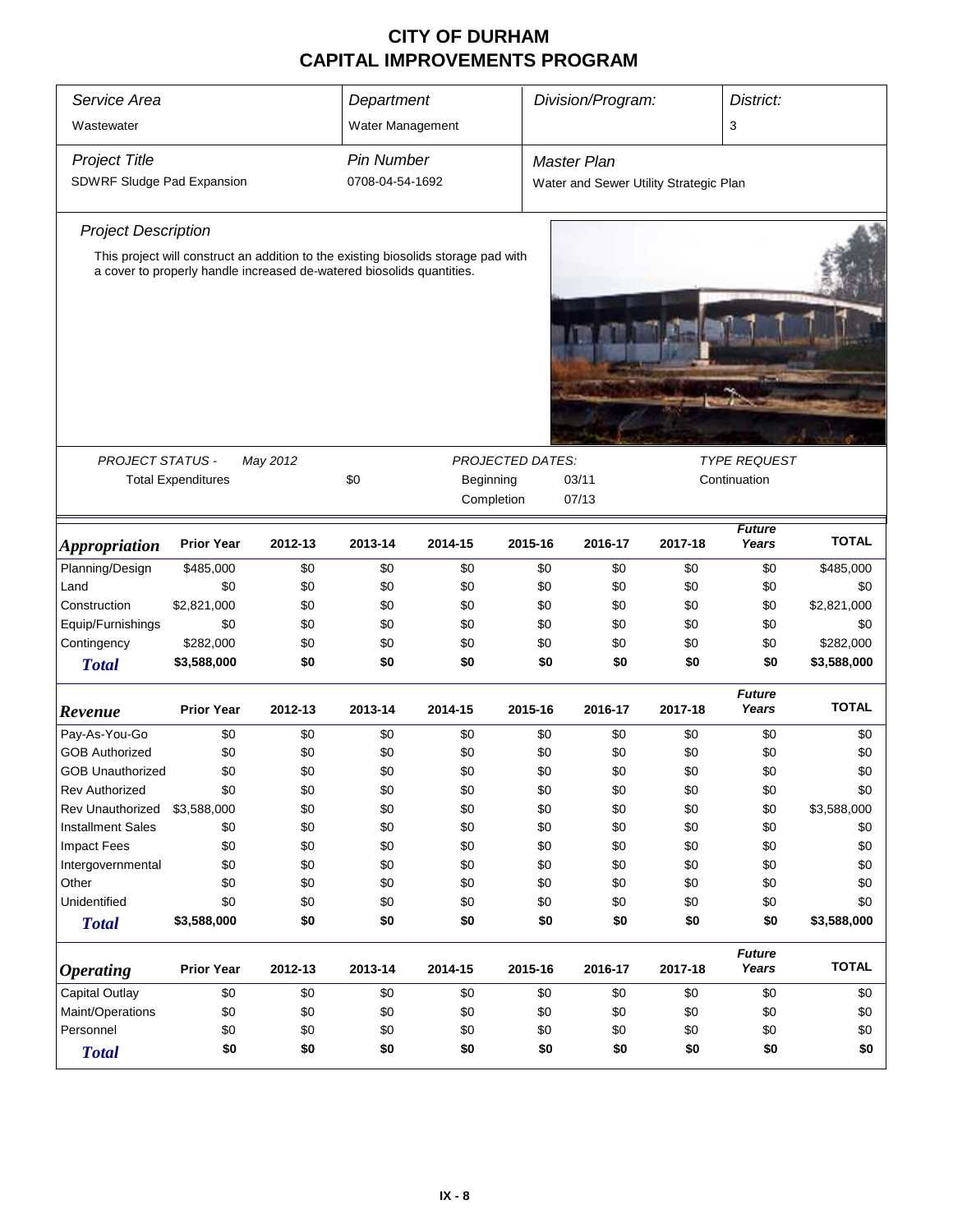| Service Area<br>Department                                     |                                                                                                                                                                                                                                                                                                                      |             |                          |                  |                                      | Division/Program:<br>District:                     |                                      |                        |               |  |
|----------------------------------------------------------------|----------------------------------------------------------------------------------------------------------------------------------------------------------------------------------------------------------------------------------------------------------------------------------------------------------------------|-------------|--------------------------|------------------|--------------------------------------|----------------------------------------------------|--------------------------------------|------------------------|---------------|--|
| Wastewater                                                     |                                                                                                                                                                                                                                                                                                                      |             |                          | Water Management |                                      | <b>Utility Engineering</b>                         |                                      | All                    |               |  |
| <b>Project Title</b><br>Sewer Collection System Rehabilitation |                                                                                                                                                                                                                                                                                                                      |             | <b>Pin Number</b>        |                  |                                      | <b>Master Plan</b><br>Water & Sewer Strategic Plan |                                      |                        |               |  |
| <b>Project Description</b>                                     |                                                                                                                                                                                                                                                                                                                      |             |                          |                  |                                      |                                                    |                                      |                        |               |  |
| an on-going program.                                           | This project involves condition assesment, rehabilitation and replacement of<br>the City's Sewer Collection System. Sewer mains, manholes, outfalls, force<br>mains and pump stations are inspected and analyzed, for decisions on<br>appropriate methods of rehabiltation or replacement of infrastructure. This is |             |                          |                  |                                      |                                                    |                                      |                        |               |  |
| <b>PROJECT STATUS -</b>                                        | <b>TYPE REQUEST</b>                                                                                                                                                                                                                                                                                                  |             |                          |                  |                                      |                                                    |                                      |                        |               |  |
|                                                                | <b>Total Expenditures</b>                                                                                                                                                                                                                                                                                            | May 2012    | \$25,694,165             |                  | <b>PROJECTED DATES:</b><br>Beginning | 12/04                                              |                                      | Continuation           |               |  |
|                                                                |                                                                                                                                                                                                                                                                                                                      |             |                          |                  | Completion                           | 12/24                                              |                                      |                        |               |  |
| <i><b>Appropriation</b></i>                                    | <b>Prior Year</b>                                                                                                                                                                                                                                                                                                    | 2012-13     | 2013-14                  | 2014-15          | 2015-16                              | 2016-17                                            | 2017-18                              | <b>Future</b><br>Years | <b>TOTAL</b>  |  |
| Planning/Design                                                | \$143,920                                                                                                                                                                                                                                                                                                            | \$0         | \$0                      | \$0              | \$0                                  | \$0                                                | \$0                                  | \$0                    | \$143,920     |  |
| Land                                                           | \$46,767                                                                                                                                                                                                                                                                                                             | \$0         | \$0                      | \$0              | \$0                                  | \$0                                                | \$0                                  | \$0                    | \$46,767      |  |
| Construction                                                   | 38, 147, 167                                                                                                                                                                                                                                                                                                         | \$7,500,000 | 10,000,000               | \$8,000,000      | \$8,000,000                          | \$8,000,000                                        | \$8,000,000                          | 16,000,000             | 03,647,167    |  |
| Equip/Furnishings                                              | \$5,895                                                                                                                                                                                                                                                                                                              | \$0         | \$0                      | \$0              | \$0                                  | \$0                                                | \$0                                  | \$0                    | \$5,895       |  |
| Contingency                                                    | \$0                                                                                                                                                                                                                                                                                                                  | \$0         | \$0                      | \$0              | \$0                                  | \$0                                                | \$0                                  | \$0                    | \$0           |  |
| <b>Total</b>                                                   | \$38,343,749                                                                                                                                                                                                                                                                                                         |             | \$7,500,000 \$10,000,000 | \$8,000,000      | \$8,000,000                          |                                                    | \$8,000,000 \$8,000,000 \$16,000,000 |                        | \$103,843,749 |  |
| Revenue                                                        | <b>Prior Year</b>                                                                                                                                                                                                                                                                                                    | 2012-13     | 2013-14                  | 2014-15          | 2015-16                              | 2016-17                                            | 2017-18                              | <b>Future</b><br>Years | <b>TOTAL</b>  |  |
| Pay-As-You-Go                                                  | 19,701,359                                                                                                                                                                                                                                                                                                           | \$500,000   | \$3,000,000              | \$1,000,000      | \$1,000,000                          | \$1,000,000 \$1,000,000                            |                                      | \$2,000,000            | 29,201,359    |  |
| <b>GOB Authorized</b>                                          | \$4,850,000                                                                                                                                                                                                                                                                                                          | \$0         | \$0                      | \$0              | \$0                                  | \$0                                                | \$0                                  | \$0                    | \$4,850,000   |  |
| <b>GOB Unauthorized</b>                                        | \$0                                                                                                                                                                                                                                                                                                                  | \$0         | \$0                      | \$0              | \$0                                  | \$0                                                | \$0                                  | \$0                    | \$0           |  |
| <b>Rev Authorized</b>                                          | \$2,187,769                                                                                                                                                                                                                                                                                                          | \$0         | \$0                      | \$0              | \$0                                  | \$0                                                | \$0                                  | \$0                    | \$2,187,769   |  |
| Rev Unauthorized                                               | \$6,289,118                                                                                                                                                                                                                                                                                                          | \$7,000,000 | \$7,000,000              | \$7,000,000      | \$7,000,000                          | \$7,000,000 \$7,000,000                            |                                      | 14,000,000             | 62,289,118    |  |
| <b>Installment Sales</b>                                       | \$0                                                                                                                                                                                                                                                                                                                  | \$0         | \$0                      | \$0              | \$0                                  | \$0                                                | \$0                                  | \$0                    | \$0           |  |
| <b>Impact Fees</b>                                             | \$0                                                                                                                                                                                                                                                                                                                  | \$0         | \$0                      | \$0              | \$0                                  | \$0                                                | \$0                                  | \$0                    | \$0           |  |
| Intergovernmental                                              | \$1,858,660                                                                                                                                                                                                                                                                                                          | \$0         | \$0                      | \$0              | \$0                                  | \$0                                                | \$0                                  | \$0                    | \$1,858,660   |  |
| Other                                                          | \$3,456,843                                                                                                                                                                                                                                                                                                          | \$0         | \$0                      | \$0              | \$0                                  | \$0                                                | \$0                                  | \$0                    | \$3,456,843   |  |
| Unidentified                                                   | \$0                                                                                                                                                                                                                                                                                                                  | \$0         | \$0                      | \$0              | \$0                                  | \$0                                                | \$0                                  | \$0                    | \$0           |  |
| <b>Total</b>                                                   | \$38,343,749                                                                                                                                                                                                                                                                                                         |             | \$7,500,000 \$10,000,000 | \$8,000,000      | \$8,000,000                          |                                                    | \$8,000,000 \$8,000,000 \$16,000,000 |                        | \$103,843,749 |  |
| <i><b>Operating</b></i>                                        | <b>Prior Year</b>                                                                                                                                                                                                                                                                                                    | 2012-13     | 2013-14                  | 2014-15          | 2015-16                              | 2016-17                                            | 2017-18                              | <b>Future</b><br>Years | <b>TOTAL</b>  |  |
| Capital Outlay                                                 | \$0                                                                                                                                                                                                                                                                                                                  | \$0         | \$0                      | \$0              | \$0                                  | \$0                                                | \$0                                  | \$0                    | \$0           |  |
| Maint/Operations                                               | \$0                                                                                                                                                                                                                                                                                                                  | \$0         | \$0                      | \$0              | \$0                                  | \$0                                                | \$0                                  | \$0                    | \$0           |  |
| Personnel                                                      | \$0                                                                                                                                                                                                                                                                                                                  | \$0         | \$0                      | \$0              | \$0                                  | \$0                                                | \$0                                  | \$0                    | \$0           |  |
| <b>Total</b>                                                   | \$0<br>\$0<br>\$0<br>\$0<br>\$0<br>\$0<br>\$0<br>\$0                                                                                                                                                                                                                                                                 |             |                          |                  |                                      |                                                    |                                      |                        | \$0           |  |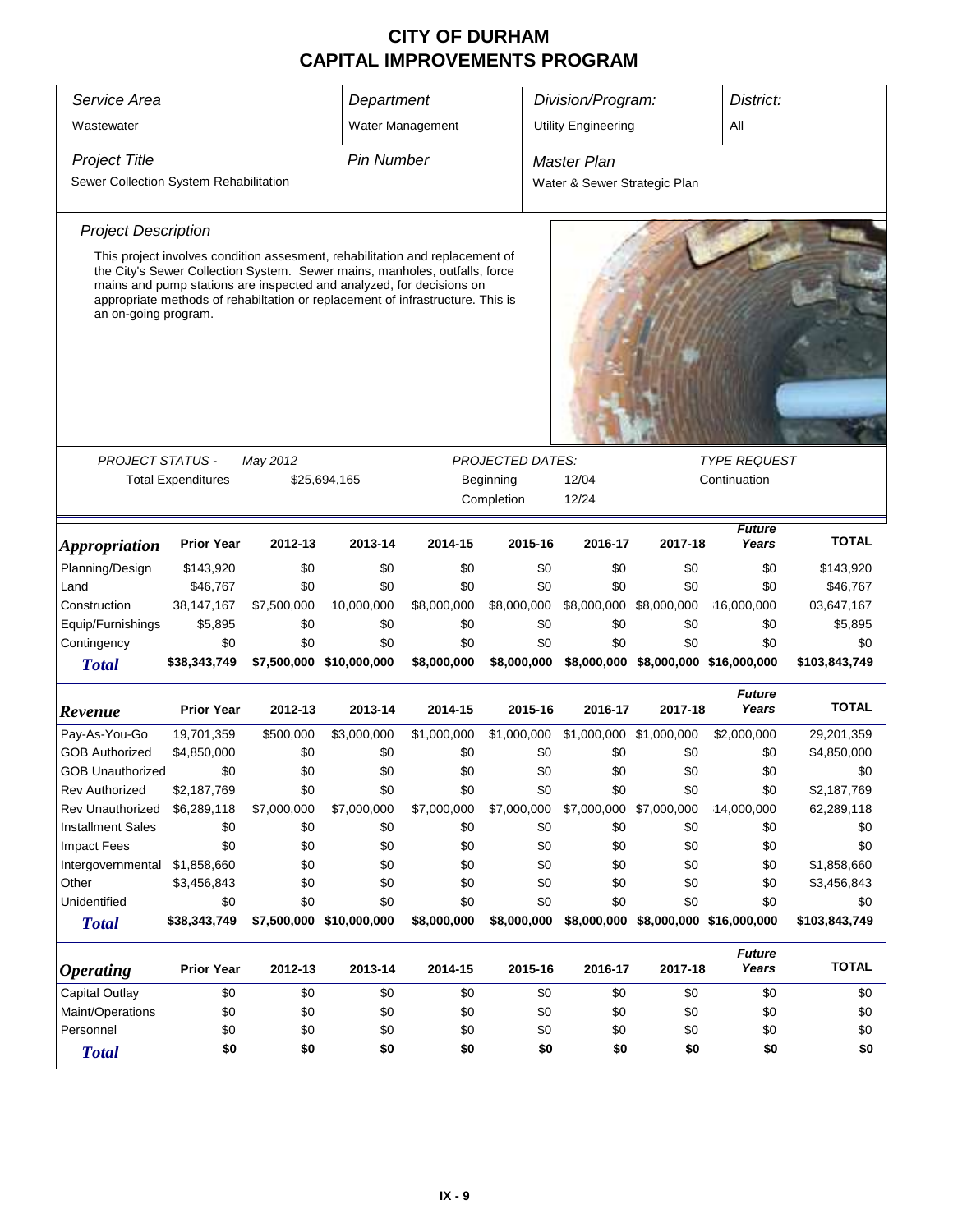| Service Area                         | Division/Program:<br>District:<br>Department |                                                                                                                                                     |                            |                            |                         |                                                                |                         |                            |                            |
|--------------------------------------|----------------------------------------------|-----------------------------------------------------------------------------------------------------------------------------------------------------|----------------------------|----------------------------|-------------------------|----------------------------------------------------------------|-------------------------|----------------------------|----------------------------|
| Wastewater                           |                                              |                                                                                                                                                     | <b>Public Works</b>        |                            |                         | Engineering                                                    |                         | All                        |                            |
| <b>Project Title</b>                 |                                              |                                                                                                                                                     | <b>Pin Number</b>          |                            |                         | Master Plan                                                    |                         |                            |                            |
| Sewer Extensions & Improvements      |                                              |                                                                                                                                                     |                            |                            |                         | Water and Sewer Utility Strategic Plan                         |                         |                            |                            |
| <b>Project Description</b>           |                                              |                                                                                                                                                     |                            |                            |                         |                                                                |                         |                            |                            |
|                                      |                                              | This ongoing program constructs sewer line extensions requested by petitions,                                                                       |                            |                            |                         |                                                                |                         |                            |                            |
|                                      |                                              | relocates sewer lines resulting from NCDOT projects, reimburses developers<br>for sewer improvements, and constructs lines to abate health hazards. |                            |                            |                         |                                                                |                         |                            |                            |
|                                      |                                              |                                                                                                                                                     |                            |                            |                         |                                                                |                         |                            |                            |
|                                      |                                              |                                                                                                                                                     |                            |                            |                         |                                                                |                         |                            |                            |
|                                      |                                              |                                                                                                                                                     |                            |                            |                         |                                                                |                         |                            |                            |
|                                      |                                              |                                                                                                                                                     |                            |                            |                         |                                                                |                         |                            |                            |
|                                      |                                              |                                                                                                                                                     |                            |                            |                         |                                                                |                         |                            |                            |
| PROJECT STATUS -                     |                                              | May 2012                                                                                                                                            |                            |                            | <b>PROJECTED DATES:</b> |                                                                |                         | <b>TYPE REQUEST</b>        |                            |
|                                      | <b>Total Expenditures</b>                    |                                                                                                                                                     | \$4,069,616                |                            | Beginning               | 07/12<br>Continuation                                          |                         |                            |                            |
|                                      |                                              |                                                                                                                                                     |                            |                            | Completion              | 07/18                                                          |                         |                            |                            |
|                                      |                                              |                                                                                                                                                     |                            |                            |                         |                                                                |                         | <b>Future</b>              | <b>TOTAL</b>               |
| <b>Appropriation</b><br>Construction | <b>Prior Year</b>                            | 2012-13                                                                                                                                             | 2013-14                    | 2014-15                    | 2015-16                 | 2016-17                                                        | 2017-18                 | Years                      |                            |
| <b>Total</b>                         | \$9,331,732<br>\$9,331,732                   | \$1,500,000<br>\$1,500,000                                                                                                                          | \$1,500,000<br>\$1,500,000 | \$1,500,000<br>\$1,500,000 | \$1,750,000             | \$1,750,000 \$1,750,000<br>\$1,750,000 \$1,750,000 \$1,750,000 |                         | \$3,500,000<br>\$3,500,000 | 22,581,732<br>\$22,581,732 |
|                                      |                                              |                                                                                                                                                     |                            |                            |                         |                                                                |                         | <b>Future</b>              |                            |
| Revenue                              | <b>Prior Year</b>                            | 2012-13                                                                                                                                             | 2013-14                    | 2014-15                    | 2015-16                 | 2016-17                                                        | 2017-18                 | Years                      | <b>TOTAL</b>               |
| Pay-As-You-Go                        | \$4,400,000                                  | \$1,500,000                                                                                                                                         | \$1,500,000                | \$1,500,000                | \$1,750,000             | \$1,750,000 \$1,750,000                                        |                         | \$3,500,000                | 17,650,000                 |
| <b>GOB Authorized</b>                | \$750,000                                    | \$0                                                                                                                                                 | \$0                        | \$0                        | \$0                     | \$0                                                            | \$0                     | \$0                        | \$750,000                  |
| <b>GOB Unauthorized</b>              | \$0                                          | \$0                                                                                                                                                 | \$0                        | \$0                        | \$0                     | \$0                                                            | \$0                     | \$0                        | \$0                        |
| <b>Rev Authorized</b>                | \$181,732                                    | \$0                                                                                                                                                 | \$0                        | \$0                        | \$0                     | \$0                                                            | \$0                     | \$0                        | \$181,732                  |
| <b>Rev Unauthorized</b>              | \$4,000,000                                  | \$0                                                                                                                                                 | \$0                        | \$0                        | \$0                     | \$0                                                            | \$0                     | \$0                        | \$4,000,000                |
| <b>Installment Sales</b>             | \$0                                          | \$0                                                                                                                                                 | \$0                        | \$0                        | \$0                     | \$0                                                            | \$0                     | \$0                        | \$0                        |
| <b>Impact Fees</b>                   | \$0                                          | \$0                                                                                                                                                 | \$0                        | \$0                        | \$0                     | \$0                                                            | \$0                     | \$0                        | \$0                        |
| Intergovernmental                    | \$0                                          | \$0                                                                                                                                                 | \$0                        | \$0                        | \$0                     | \$0                                                            | \$0                     | \$0                        | \$0                        |
| Other                                | \$0                                          | \$0                                                                                                                                                 | \$0                        | \$0                        | \$0                     | \$0                                                            | \$0                     | \$0                        | \$0                        |
| Unidentified                         | \$0                                          | \$0                                                                                                                                                 | \$0                        | \$0                        | \$0                     | \$0                                                            | \$0                     | \$0                        | \$0                        |
| <b>Total</b>                         | \$9,331,732                                  | \$1,500,000                                                                                                                                         | \$1,500,000                | \$1,500,000                | \$1,750,000             |                                                                | \$1,750,000 \$1,750,000 | \$3,500,000                | \$22,581,732               |
| <i><b>Operating</b></i>              | <b>Prior Year</b>                            | 2012-13                                                                                                                                             | 2013-14                    | 2014-15                    | 2015-16                 | 2016-17                                                        | 2017-18                 | <b>Future</b><br>Years     | <b>TOTAL</b>               |
| Capital Outlay                       | \$0                                          | \$0                                                                                                                                                 | \$0                        | \$0                        | \$0                     | \$0                                                            | \$0                     | \$0                        | \$0                        |
| Maint/Operations                     | \$0                                          | \$0                                                                                                                                                 | \$0                        | \$0                        | \$0                     | \$0                                                            | \$0                     | \$0                        | \$0                        |
| Personnel                            | \$0                                          | \$0                                                                                                                                                 | \$0                        | \$0                        | \$0                     | \$0                                                            | \$0                     | \$0                        | \$0                        |
| <b>Total</b>                         | \$0                                          | \$0                                                                                                                                                 | \$0                        | \$0                        | \$0                     | \$0                                                            | \$0                     | \$0                        | \$0                        |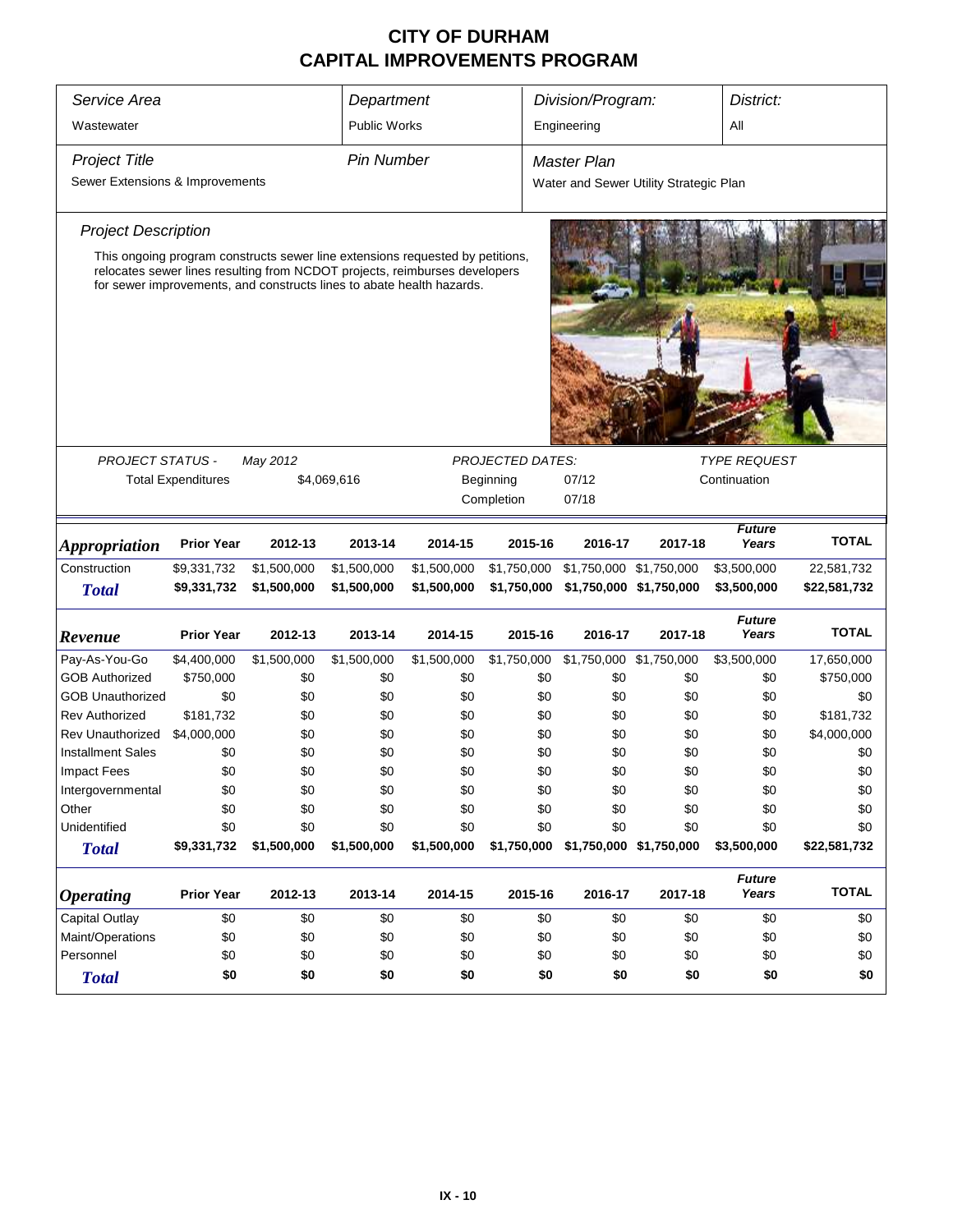| Service Area<br>Wastewater  |                                                                                                                                                                                                                                                                                              |          | Department<br>Water Management |            | Division/Program:<br>District:<br>2,4 |                                        |                  |                        |              |  |  |
|-----------------------------|----------------------------------------------------------------------------------------------------------------------------------------------------------------------------------------------------------------------------------------------------------------------------------------------|----------|--------------------------------|------------|---------------------------------------|----------------------------------------|------------------|------------------------|--------------|--|--|
|                             |                                                                                                                                                                                                                                                                                              |          |                                |            |                                       |                                        |                  |                        |              |  |  |
| <b>Project Title</b>        |                                                                                                                                                                                                                                                                                              |          | <b>Pin Number</b>              |            |                                       | <b>Master Plan</b>                     |                  |                        |              |  |  |
| Sludge Dryer                |                                                                                                                                                                                                                                                                                              |          | 0842-01-18-1935                |            |                                       | Water and Sewer Utility Strategic Plan |                  |                        |              |  |  |
| <b>Project Description</b>  |                                                                                                                                                                                                                                                                                              |          |                                |            |                                       |                                        |                  |                        |              |  |  |
| This Project is inactive.   | Install a sludge dryer facility to further dry some of the wastewater sludge.<br>This will add flexibility to the sludge management program by providing more<br>flexibility for land application, marketing and distribution. This may be an<br>opportunity to develop a regional facility. |          |                                |            |                                       | <b>Picture</b>                         | <b>Available</b> |                        |              |  |  |
|                             |                                                                                                                                                                                                                                                                                              |          |                                |            |                                       |                                        |                  |                        |              |  |  |
| PROJECT STATUS -            |                                                                                                                                                                                                                                                                                              | May 2012 |                                |            | <b>PROJECTED DATES:</b>               |                                        |                  | <b>TYPE REQUEST</b>    |              |  |  |
|                             | <b>Total Expenditures</b>                                                                                                                                                                                                                                                                    |          | \$0                            | Beginning  |                                       | 07/11<br>07/16                         |                  | Continuation           |              |  |  |
|                             |                                                                                                                                                                                                                                                                                              |          |                                | Completion |                                       |                                        |                  |                        |              |  |  |
| <i><b>Appropriation</b></i> | <b>Prior Year</b>                                                                                                                                                                                                                                                                            | 2012-13  | 2013-14                        | 2014-15    | 2015-16                               | 2016-17                                | 2017-18          | <b>Future</b><br>Years | <b>TOTAL</b> |  |  |
| Planning/Design             | \$0                                                                                                                                                                                                                                                                                          | \$0      | \$0                            | \$0        | \$0                                   | \$0                                    | \$0              | \$0                    | \$0          |  |  |
| Land                        | \$0                                                                                                                                                                                                                                                                                          | \$0      | \$0                            | \$0        | \$0                                   | \$0                                    | \$0              | \$0                    | \$0          |  |  |
| Construction                | \$0                                                                                                                                                                                                                                                                                          | \$0      | \$0                            | \$0        | \$0                                   | \$0                                    | \$0              | \$0                    | \$0          |  |  |
| Equip/Furnishings           | \$0                                                                                                                                                                                                                                                                                          | \$0      | \$0                            | \$0        | \$0                                   | \$0                                    | \$0              | \$0                    | \$0          |  |  |
| Contingency                 | \$0                                                                                                                                                                                                                                                                                          | \$0      | \$0                            | \$0        | \$0                                   | \$0                                    | \$0              | \$0                    | \$0          |  |  |
| <b>Total</b>                | \$0                                                                                                                                                                                                                                                                                          | \$0      | \$0                            | \$0        | \$0                                   | \$0                                    | \$0              | \$0                    | \$0          |  |  |
| Revenue                     | <b>Prior Year</b>                                                                                                                                                                                                                                                                            | 2012-13  | 2013-14                        | 2014-15    | 2015-16                               | 2016-17                                | 2017-18          | <b>Future</b><br>Years | <b>TOTAL</b> |  |  |
| Pay-As-You-Go               | \$0                                                                                                                                                                                                                                                                                          | \$0      | \$0                            | \$0        | \$0                                   | \$0                                    | \$0              | \$0                    | \$0          |  |  |
| <b>GOB Authorized</b>       | \$0                                                                                                                                                                                                                                                                                          | \$0      | \$0                            | \$0        | \$0                                   | \$0                                    | \$0              | \$0                    | \$0          |  |  |
| <b>GOB Unauthorized</b>     | \$0                                                                                                                                                                                                                                                                                          | \$0      | \$0                            | \$0        | \$0                                   | \$0                                    | \$0              | \$0                    | \$0          |  |  |
| <b>Rev Authorized</b>       | \$0                                                                                                                                                                                                                                                                                          | \$0      | \$0                            | \$0        | \$0                                   | \$0                                    | \$0              | \$0                    | \$0          |  |  |
| <b>Rev Unauthorized</b>     | \$0                                                                                                                                                                                                                                                                                          | \$0      | \$0                            | \$0        | \$0                                   | \$0                                    | \$0              | \$0                    | \$0          |  |  |
| <b>Installment Sales</b>    | \$0                                                                                                                                                                                                                                                                                          | \$0      | \$0                            | \$0        | \$0                                   | \$0                                    | \$0              | \$0                    | \$0          |  |  |
| <b>Impact Fees</b>          | \$0                                                                                                                                                                                                                                                                                          | \$0      | \$0                            | \$0        | \$0                                   | \$0                                    | \$0              | \$0                    | \$0          |  |  |
| Intergovernmental           | \$0                                                                                                                                                                                                                                                                                          | \$0      | \$0                            | \$0        | \$0                                   | \$0                                    | \$0              | \$0                    | \$0          |  |  |
| Other                       | \$0                                                                                                                                                                                                                                                                                          | \$0      | \$0                            | \$0        | \$0                                   | \$0                                    | \$0              | \$0                    | \$0          |  |  |
| Unidentified                | \$0                                                                                                                                                                                                                                                                                          | \$0      | \$0                            | \$0        | \$0                                   | \$0                                    | \$0              | \$0                    | \$0          |  |  |
| <b>Total</b>                | \$0                                                                                                                                                                                                                                                                                          | \$0      | \$0                            | \$0        | \$0                                   | \$0                                    | \$0              | \$0                    | \$0          |  |  |
| <b>Operating</b>            | <b>Prior Year</b>                                                                                                                                                                                                                                                                            | 2012-13  | 2013-14                        | 2014-15    | 2015-16                               | 2016-17                                | 2017-18          | <b>Future</b><br>Years | <b>TOTAL</b> |  |  |
| <b>Capital Outlay</b>       | \$0                                                                                                                                                                                                                                                                                          | \$0      | \$0                            | \$0        | \$0                                   | \$0                                    | \$0              | \$0                    | \$0          |  |  |
| Maint/Operations            | \$0                                                                                                                                                                                                                                                                                          | \$0      | \$0                            | \$0        | \$0                                   | \$0                                    | \$0              | \$0                    | \$0          |  |  |
| Personnel                   | \$0                                                                                                                                                                                                                                                                                          | \$0      | \$0                            | \$0        | \$0                                   | \$0                                    | \$0              | \$0                    | \$0          |  |  |
| <b>Total</b>                | \$0                                                                                                                                                                                                                                                                                          | \$0      | \$0                            | \$0        | \$0                                   | \$0                                    | \$0              | \$0                    | \$0          |  |  |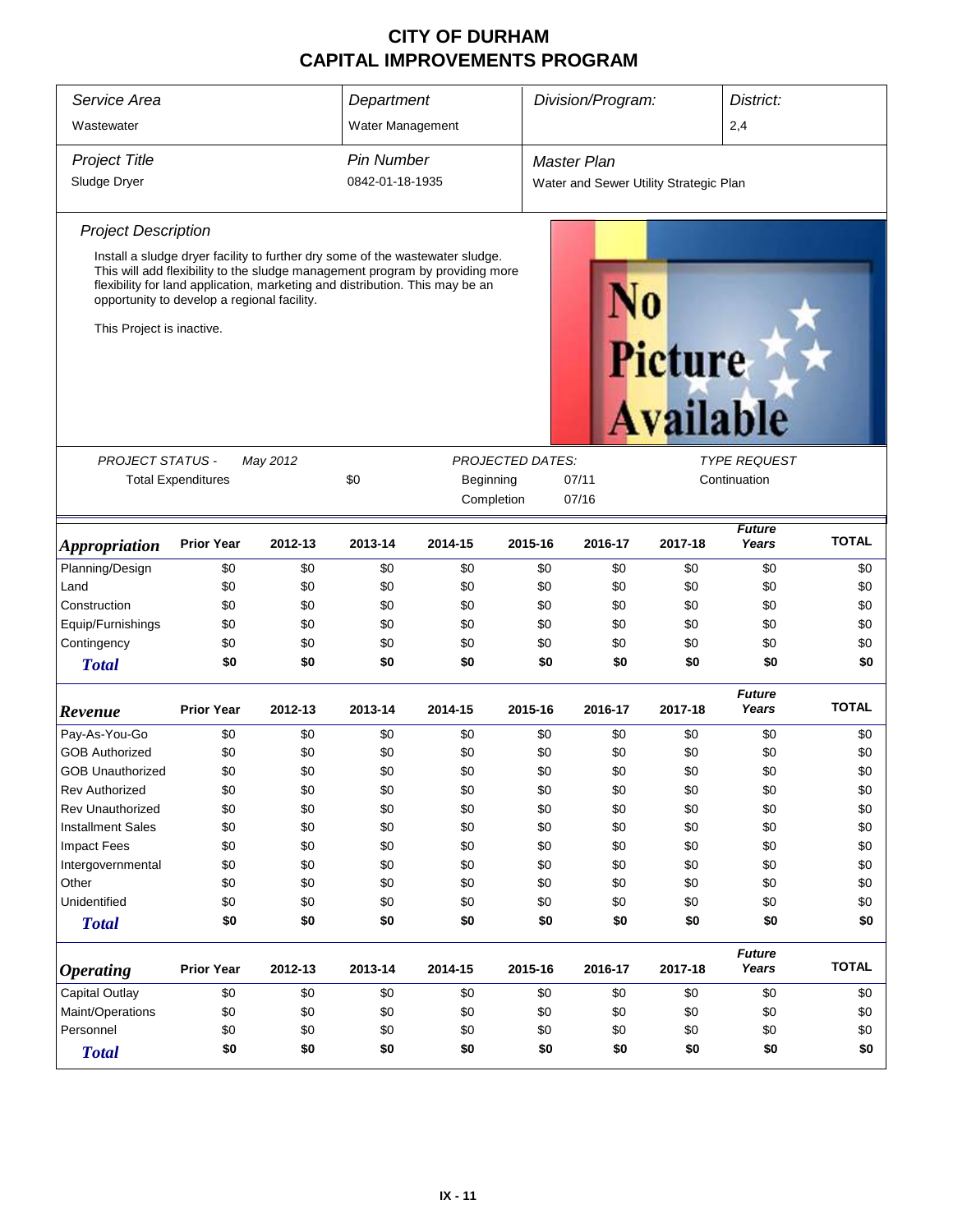| Service Area                                                                                                                                                                                                                                                  | Department        |                  |                                       | Division/Program:              |                                      |                                                    | District:      |                        |               |  |  |
|---------------------------------------------------------------------------------------------------------------------------------------------------------------------------------------------------------------------------------------------------------------|-------------------|------------------|---------------------------------------|--------------------------------|--------------------------------------|----------------------------------------------------|----------------|------------------------|---------------|--|--|
| Wastewater                                                                                                                                                                                                                                                    |                   | Water Management |                                       |                                |                                      |                                                    | $\overline{2}$ |                        |               |  |  |
| <b>Project Title</b>                                                                                                                                                                                                                                          | <b>Pin Number</b> |                  |                                       | Master Plan                    |                                      |                                                    |                |                        |               |  |  |
| Wastewater Process Rehabilitation                                                                                                                                                                                                                             |                   |                  |                                       | Water and Sewer Strategic Plan |                                      |                                                    |                |                        |               |  |  |
| <b>Project Description</b>                                                                                                                                                                                                                                    |                   |                  |                                       |                                |                                      |                                                    |                |                        |               |  |  |
| This project provides for ongoing needs at both North and South Durham<br>Water Reclamation Facilities, which include roof replacement, new coatings,<br>odor system rehab, electric blower rehab, piping changes and other large<br>rehabilitation projects. |                   |                  |                                       |                                |                                      |                                                    |                |                        |               |  |  |
|                                                                                                                                                                                                                                                               |                   |                  |                                       |                                |                                      |                                                    |                |                        |               |  |  |
|                                                                                                                                                                                                                                                               |                   |                  |                                       |                                |                                      |                                                    |                |                        |               |  |  |
| <b>PROJECT STATUS -</b><br>May 2012                                                                                                                                                                                                                           |                   |                  |                                       |                                | <b>PROJECTED DATES:</b><br>Beginning | 07/07                                              |                | <b>TYPE REQUEST</b>    |               |  |  |
| <b>Total Expenditures</b><br>\$9,409,419                                                                                                                                                                                                                      |                   |                  |                                       | Completion                     | 07/18                                |                                                    | Continuation   |                        |               |  |  |
|                                                                                                                                                                                                                                                               |                   |                  |                                       |                                |                                      |                                                    |                |                        |               |  |  |
| <i><b>Appropriation</b></i>                                                                                                                                                                                                                                   | <b>Prior Year</b> | 2012-13          | 2013-14                               | 2014-15                        | 2015-16                              | 2016-17                                            | 2017-18        | <b>Future</b><br>Years | <b>TOTAL</b>  |  |  |
| Planning/Design                                                                                                                                                                                                                                               | \$1,870,000       | \$0              | \$1,810,000                           | \$1,169,000                    | \$1,225,000                          | \$558,000                                          | \$473,000      | \$1,036,000            | \$8,141,000   |  |  |
| Land                                                                                                                                                                                                                                                          | \$0               | \$0              | \$0                                   | \$0                            | \$0                                  | \$0                                                | \$0            | \$0                    | \$0           |  |  |
| Construction                                                                                                                                                                                                                                                  | 19,325,000        | \$6,500,000      | 21,673,000                            | 15,812,000                     | \$5,755,000                          | 11,624,000 10,562,000                              |                | 10,224,000             | 01,475,000    |  |  |
| Equip/Furnishings                                                                                                                                                                                                                                             | \$0               | \$0              | \$0                                   | \$0                            | \$0                                  | \$0                                                | \$0            | \$0                    | \$0           |  |  |
| Contingency                                                                                                                                                                                                                                                   | \$840,000         | \$0              | \$4,756,000                           | \$3,152,000                    | \$1,161,000                          | \$2,317,000 \$2,104,000                            |                | \$2,060,000            | 16,390,000    |  |  |
| <b>Total</b>                                                                                                                                                                                                                                                  | \$22,035,000      | \$6,500,000      | \$28,239,000                          | \$20,133,000                   |                                      | \$8,141,000 \$14,499,000 \$13,139,000 \$13,320,000 |                |                        | \$126,006,000 |  |  |
| Revenue                                                                                                                                                                                                                                                       | <b>Prior Year</b> | 2012-13          | 2013-14                               | 2014-15                        | 2015-16                              | 2016-17                                            | 2017-18        | <b>Future</b><br>Years | <b>TOTAL</b>  |  |  |
| Pay-As-You-Go                                                                                                                                                                                                                                                 | \$3,885,000       | \$2,000,000      | \$0                                   | \$0                            | \$0                                  | \$0                                                | \$0            | \$0                    | \$5,885,000   |  |  |
| <b>GOB Authorized</b>                                                                                                                                                                                                                                         | \$0               | \$0              | \$0                                   | \$0                            | \$0                                  | \$0                                                | \$0            | \$0                    | \$0           |  |  |
| <b>GOB Unauthorized</b>                                                                                                                                                                                                                                       | \$0               | \$0              | \$0                                   | \$0                            | \$0                                  | \$0                                                | \$0            | \$0                    | \$0           |  |  |
| <b>Rev Authorized</b>                                                                                                                                                                                                                                         | \$0               | \$0              | \$0                                   | \$0                            | \$0                                  | \$0                                                | \$0            | \$0                    | \$0           |  |  |
| Rev Unauthorized                                                                                                                                                                                                                                              | 17,094,606        | \$4,500,000      | 28,239,000                            | 20,133,000                     | \$8,141,000                          | 14,499,000 13,139,000                              |                | 13,320,000             | 19,065,606    |  |  |
| <b>Installment Sales</b>                                                                                                                                                                                                                                      | \$0               | \$0              | \$0                                   | \$0                            | \$0                                  | \$0                                                | \$0            | \$0                    | \$0           |  |  |
| Impact Fees                                                                                                                                                                                                                                                   | \$0               | \$0              | \$0                                   | \$0                            | \$0                                  | \$0                                                | \$0            | \$0                    | \$0           |  |  |
| Intergovernmental                                                                                                                                                                                                                                             | \$0               | \$0              | \$0                                   | \$0                            | \$0                                  | \$0                                                | \$0            | \$0                    | \$0           |  |  |
| Other                                                                                                                                                                                                                                                         | \$1,055,394       | \$0              | \$0                                   | \$0                            | \$0                                  | \$0                                                | \$0            | \$0                    | \$1,055,394   |  |  |
| Unidentified                                                                                                                                                                                                                                                  | \$0               | \$0              | \$0                                   | \$0                            | \$0                                  | \$0                                                | \$0            | \$0                    | \$0           |  |  |
| <b>Total</b>                                                                                                                                                                                                                                                  | \$22,035,000      |                  | \$6,500,000 \$28,239,000 \$20,133,000 |                                |                                      | \$8,141,000 \$14,499,000 \$13,139,000 \$13,320,000 |                |                        | \$126,006,000 |  |  |
| <b>Operating</b>                                                                                                                                                                                                                                              | <b>Prior Year</b> | 2012-13          | 2013-14                               | 2014-15                        | 2015-16                              | 2016-17                                            | 2017-18        | <b>Future</b><br>Years | <b>TOTAL</b>  |  |  |
| <b>Capital Outlay</b>                                                                                                                                                                                                                                         | \$0               | \$0              | \$0                                   | \$0                            | \$0                                  | \$0                                                | \$0            | \$0                    | \$0           |  |  |
| Maint/Operations                                                                                                                                                                                                                                              | \$0               | \$0              | \$0                                   | \$0                            | \$0                                  | \$0                                                | \$0            | \$0                    | \$0           |  |  |
| Personnel                                                                                                                                                                                                                                                     | \$0               | \$0              | \$0                                   | \$0                            | \$0                                  | \$0                                                | \$0            | \$0                    | \$0           |  |  |
| <b>Total</b>                                                                                                                                                                                                                                                  | \$0               | \$0              | \$0                                   | \$0                            | \$0                                  | \$0                                                | \$0            | \$0                    | \$0           |  |  |